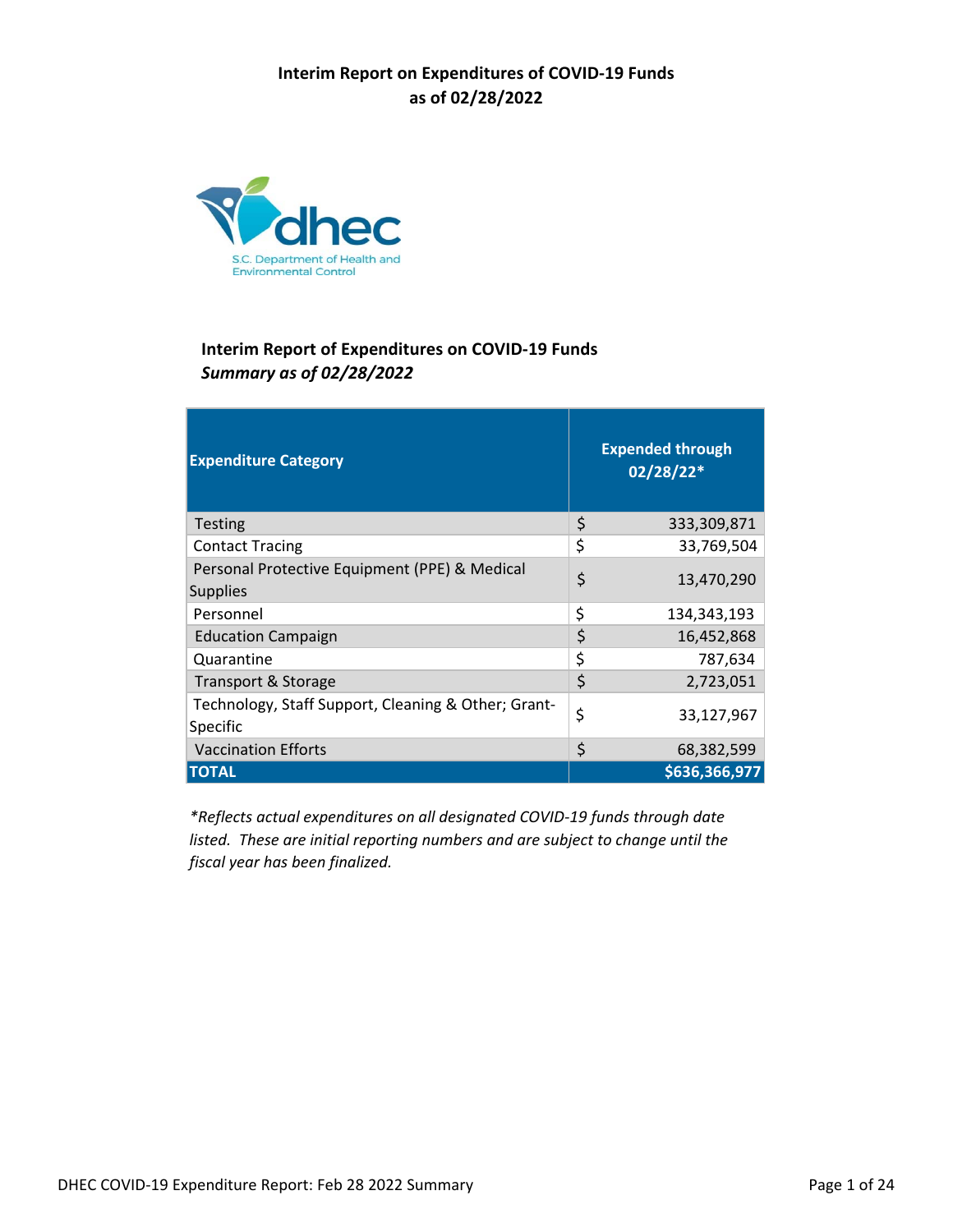| <b>Fund Title:</b>       | <b>COVID Response Fund (Act 116)</b>            | <b>Category</b>                                                | <b>Expended</b>          |
|--------------------------|-------------------------------------------------|----------------------------------------------------------------|--------------------------|
| <b>Federal Source:</b>   | n/a                                             | <b>Testing</b>                                                 | 22,664,860               |
| <b>Date Received:</b>    | 3/19/2020                                       | <b>Contact Tracing</b>                                         | 5,466                    |
| <b>Date Expiring</b>     | n/a                                             | Personal Protective Equipment (PPE)<br>& Medical Supplies      | 560,439                  |
| <b>SCEIS Fund/Grant:</b> | 31050000 / Not Relevant                         | Personnel                                                      | 1,951,197                |
| <b>Purpose:</b>          | Funds provided by the General                   | <b>Education Campaign</b>                                      | 1,804,561                |
|                          | Assembly necessary for the                      | Quarantine                                                     | 256,501                  |
|                          | health, safety and welfare of the               | Transport & Storage                                            | 91,768                   |
|                          | public in response to the COVID-<br>19 pandemic | Technology, Staff Support, Cleaning<br>& Other; Grant-Specific | 4,996,181                |
|                          |                                                 | <b>Vaccination Efforts</b>                                     | 1,513,648                |
|                          |                                                 | <b>TOTAL</b>                                                   | 33,844,622               |
|                          |                                                 | <b>Total Award</b><br><b>Balance:</b>                          | 45,000,000<br>11,155,378 |

| <b>Fund Title:</b>       | <b>COVID Contingency Fund (Act 2)</b> | <b>Category</b>                     | <b>Expended</b> |
|--------------------------|---------------------------------------|-------------------------------------|-----------------|
| <b>Federal Source:</b>   | n/a                                   | Testing                             | 41,596,833      |
| <b>Date Received:</b>    | 2/19/2021                             | <b>Contact Tracing</b>              |                 |
|                          | n/a                                   | Personal Protective Equipment (PPE) |                 |
| <b>Date Expiring</b>     |                                       | & Medical Supplies                  |                 |
| <b>SCEIS Fund/Grant:</b> | 31060000 / Not Relevant               | Personnel                           |                 |
| <b>Purpose:</b>          | Funds provided by the General         | <b>Education Campaign</b>           |                 |
|                          | Assembly necessary for the            | Quarantine                          |                 |
|                          | health, safety and welfare of the     | Transport & Storage                 |                 |
|                          | public in response to the COVID-      | Technology, Staff Support, Cleaning |                 |
|                          | 19 pandemic                           | & Other; Grant-Specific             |                 |
|                          |                                       | <b>Vaccination Efforts</b>          |                 |
|                          |                                       | <b>TOTAL</b>                        | 41,596,833      |

| <b>Total Award</b> | 63,000,000 |
|--------------------|------------|
| <b>Balance:</b>    | 21,403,167 |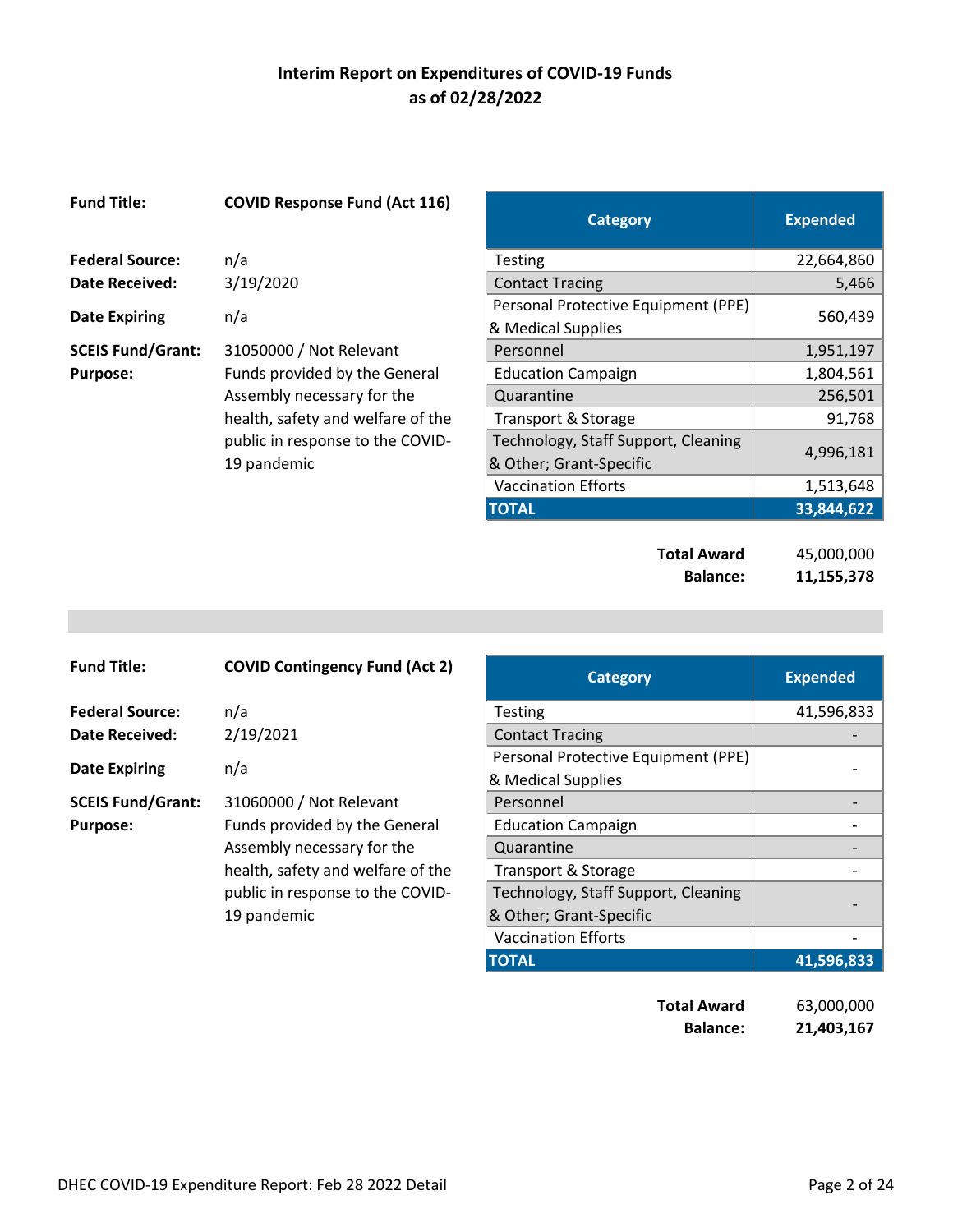| 41,058,154<br><b>Testing</b><br>6,768,876<br><b>Federal Source:</b><br><b>CRF</b><br><b>Contact Tracing</b><br>6/23/2020<br>Personal Protective Equipment (PPE)<br><b>Date Received:</b><br>8,118,947<br>& Medical Supplies<br>12/30/2020<br>Personnel<br>45,447,370<br><b>Date Expiring</b><br>4,399,115<br><b>SCEIS Fund/Grant:</b><br>51C10000/J0401CARES20<br><b>Education Campaign</b><br>Supports ongoing testing in the state.<br>281,567<br>Quarantine<br><b>Purpose:</b><br>Of the \$115M* awarded as part of<br>141,549<br><b>Transport &amp; Storage</b><br>the SCCARES program, \$15M was<br>Technology, Staff Support, Cleaning<br>3,268,190<br>spent by other entities to enhance<br>& Other; Grant-Specific<br>testing. DHEC has submitted invoices<br>for the remaining CRF balance.<br><b>Vaccination Efforts</b><br>14,298<br><b>TOTAL</b><br>109,498,067 | <b>Grant Title:</b> | <b>SCCARES Act</b><br><b>Coronavirus Relief Funds</b> | <b>Category</b> | <b>Expended</b> |
|-----------------------------------------------------------------------------------------------------------------------------------------------------------------------------------------------------------------------------------------------------------------------------------------------------------------------------------------------------------------------------------------------------------------------------------------------------------------------------------------------------------------------------------------------------------------------------------------------------------------------------------------------------------------------------------------------------------------------------------------------------------------------------------------------------------------------------------------------------------------------------|---------------------|-------------------------------------------------------|-----------------|-----------------|
|                                                                                                                                                                                                                                                                                                                                                                                                                                                                                                                                                                                                                                                                                                                                                                                                                                                                             |                     |                                                       |                 |                 |
|                                                                                                                                                                                                                                                                                                                                                                                                                                                                                                                                                                                                                                                                                                                                                                                                                                                                             |                     |                                                       |                 |                 |
|                                                                                                                                                                                                                                                                                                                                                                                                                                                                                                                                                                                                                                                                                                                                                                                                                                                                             |                     |                                                       |                 |                 |
|                                                                                                                                                                                                                                                                                                                                                                                                                                                                                                                                                                                                                                                                                                                                                                                                                                                                             |                     |                                                       |                 |                 |
|                                                                                                                                                                                                                                                                                                                                                                                                                                                                                                                                                                                                                                                                                                                                                                                                                                                                             |                     |                                                       |                 |                 |
|                                                                                                                                                                                                                                                                                                                                                                                                                                                                                                                                                                                                                                                                                                                                                                                                                                                                             |                     |                                                       |                 |                 |
|                                                                                                                                                                                                                                                                                                                                                                                                                                                                                                                                                                                                                                                                                                                                                                                                                                                                             |                     |                                                       |                 |                 |
|                                                                                                                                                                                                                                                                                                                                                                                                                                                                                                                                                                                                                                                                                                                                                                                                                                                                             |                     |                                                       |                 |                 |
|                                                                                                                                                                                                                                                                                                                                                                                                                                                                                                                                                                                                                                                                                                                                                                                                                                                                             |                     |                                                       |                 |                 |
|                                                                                                                                                                                                                                                                                                                                                                                                                                                                                                                                                                                                                                                                                                                                                                                                                                                                             |                     |                                                       |                 |                 |

**Total Award\*** 109,498,067 **Balance:** 0

| <b>Grant Title:</b>      | <b>DHEC Internal Accounting Fund -</b><br><b>S400</b> | <b>Category</b>                                                | <b>Expended</b> |
|--------------------------|-------------------------------------------------------|----------------------------------------------------------------|-----------------|
|                          |                                                       | <b>Testing</b>                                                 | 1,295,166       |
| <b>Federal Source:</b>   | <b>Agency Fund</b>                                    | <b>Contact Tracing</b>                                         | 2,118,883       |
| Date Received:           | NA.                                                   | Personal Protective Equipment (PPE)                            |                 |
|                          |                                                       | & Medical Supplies                                             | 289,788         |
| <b>Date Expiring</b>     | NA.                                                   | Personnel                                                      | 984,870         |
| <b>SCEIS Fund/Grant:</b> | 34720003 / J0403S400000                               | <b>Education Campaign</b>                                      | 2,137,770       |
| <b>Purpose:</b>          | Internal fund used to support                         | Quarantine                                                     | 150,465         |
|                          | response costs.                                       | Transport & Storage                                            | 345,616         |
|                          |                                                       | Technology, Staff Support, Cleaning<br>0 Othor: Cront Cnooific | 1,896,336       |

| <b>Accounting Fund -</b><br>S400 | <b>Category</b>                     | <b>Expended</b> |
|----------------------------------|-------------------------------------|-----------------|
|                                  | <b>Testing</b>                      | 1,295,166       |
|                                  | <b>Contact Tracing</b>              | 2,118,883       |
|                                  | Personal Protective Equipment (PPE) | 289,788         |
|                                  | & Medical Supplies                  |                 |
|                                  | Personnel                           | 984,870         |
| 103S400000                       | <b>Education Campaign</b>           | 2,137,770       |
| sed to support                   | Quarantine                          | 150,465         |
|                                  | Transport & Storage                 | 345,616         |
|                                  | Technology, Staff Support, Cleaning |                 |
|                                  | & Other; Grant-Specific             | 1,896,336       |
|                                  | <b>Vaccination Efforts</b>          | 1,862,494       |
|                                  | <b>TOTAL</b>                        | 11,081,389      |

**Total Award** 

**Balance** (11,081,389)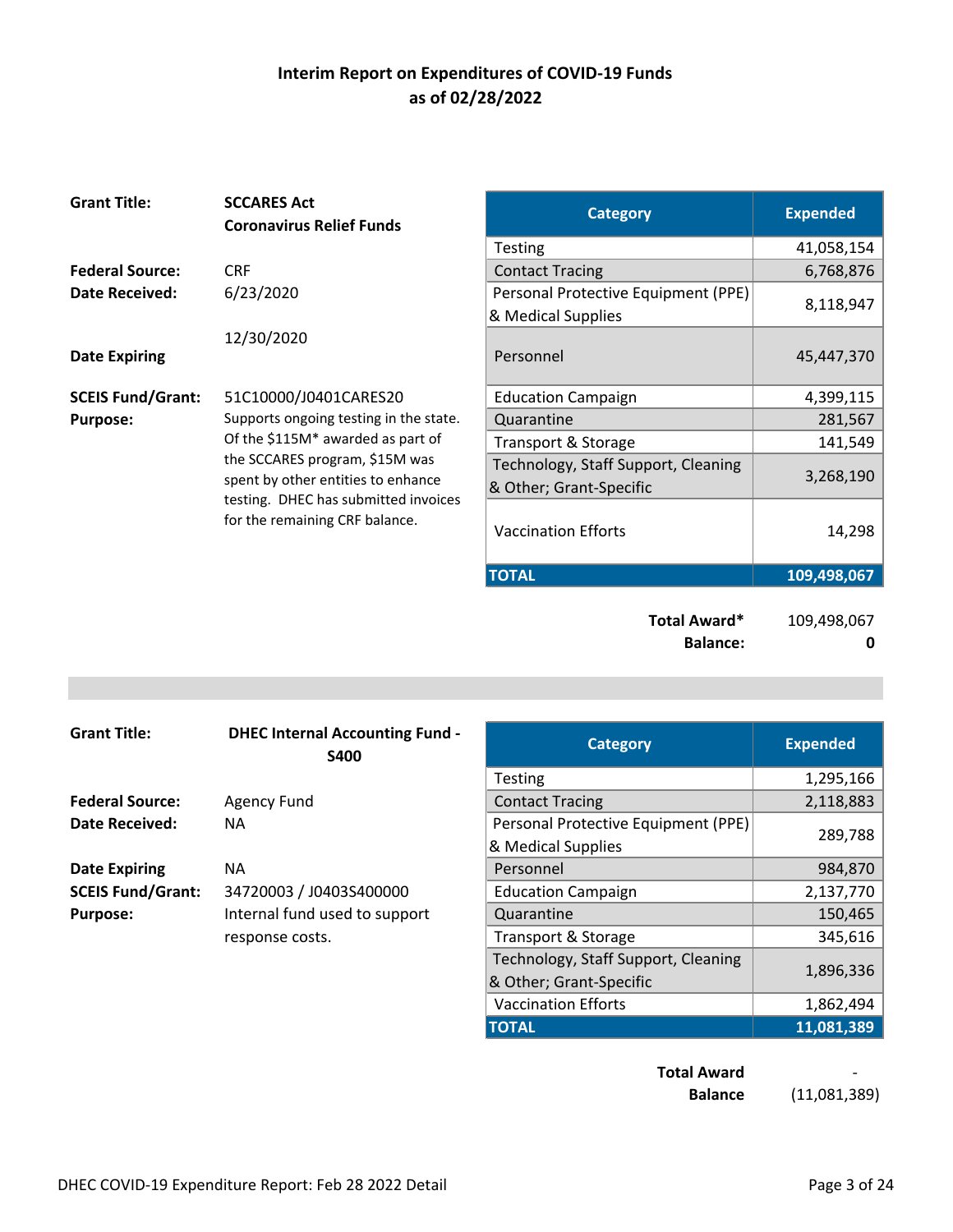| <b>Grant Title:</b>      | <b>SCDHEC's Public Health Crisis</b><br><b>Response Grant</b> | <b>Category</b>                     | <b>Expended</b> |
|--------------------------|---------------------------------------------------------------|-------------------------------------|-----------------|
| <b>Federal Source:</b>   | <b>CPRSA</b>                                                  | <b>Testing</b>                      | 3,098,411       |
| Date Received:           | 3/16/2020                                                     | <b>Contact Tracing</b>              |                 |
|                          |                                                               | Personal Protective Equipment (PPE) |                 |
| <b>Date Expiring</b>     | 3/15/2022                                                     | & Medical Supplies                  | 3,569,377       |
| <b>SCEIS Fund/Grant:</b> | 51C30000 / J0401H120V19                                       | Personnel                           |                 |
| <b>Purpose:</b>          | Funds to carry out surveillance,                              | <b>Education Campaign</b>           |                 |
|                          | epidemiology, laboratory                                      | Quarantine                          |                 |
|                          | capacity, infection control,                                  | Transport & Storage                 | 1,711,410       |
|                          | mitigation, communications, and                               | Technology, Staff Support, Cleaning |                 |
|                          | other preparedness and response                               | & Other; Grant-Specific             | 229,291         |
|                          | activities                                                    | <b>TOTAL</b>                        | 8,608,490       |

| <b>SCDHEC's Public Health Crisis</b><br><b>Response Grant</b> | <b>Category</b>                     | <b>Expended</b> |
|---------------------------------------------------------------|-------------------------------------|-----------------|
| CPRSA                                                         | <b>Testing</b>                      | 3,098,411       |
| 3/16/2020                                                     | <b>Contact Tracing</b>              |                 |
| 3/15/2022                                                     | Personal Protective Equipment (PPE) | 3,569,377       |
|                                                               | & Medical Supplies                  |                 |
| 51C30000 / J0401H120V19                                       | Personnel                           |                 |
| Funds to carry out surveillance,                              | <b>Education Campaign</b>           |                 |
| epidemiology, laboratory                                      | Quarantine                          |                 |
| capacity, infection control,                                  | Transport & Storage                 | 1,711,410       |
| mitigation, communications, and                               | Technology, Staff Support, Cleaning | 229,291         |
| other preparedness and response                               | & Other; Grant-Specific             |                 |
| activities                                                    | <b>TOTAL</b>                        | 8,608,490       |
|                                                               |                                     |                 |

| <b>Total Award</b> | 8,926,133 |
|--------------------|-----------|
| <b>Balance:</b>    | 317,643   |

| <b>Grant Title:</b>      | CK19-1904 Epidemiology and<br><b>Laboratory Capacity (ELC): CARES</b> | <b>Category</b>                     | <b>Expended</b> |
|--------------------------|-----------------------------------------------------------------------|-------------------------------------|-----------------|
|                          |                                                                       | <b>Testing</b>                      | 3,608,5         |
| <b>Federal Source:</b>   | <b>CARES</b>                                                          | <b>Contact Tracing</b>              |                 |
| Date Received:           | 4/23/2020                                                             | Personal Protective Equipment (PPE) |                 |
|                          |                                                                       | & Medical Supplies                  |                 |
| <b>Date Expiring</b>     | 4/22/2022                                                             | Personnel                           |                 |
| <b>SCEIS Fund/Grant:</b> | 51C10016 / J0401U000V19                                               | <b>Education Campaign</b>           |                 |
| <b>Purpose:</b>          | Supports contact tracing,                                             | Quarantine                          |                 |
|                          | surveillance, testing, monitoring                                     | Transport & Storage                 |                 |
|                          | capacity, vulnerable populations                                      | Technology, Staff Support, Cleaning |                 |
|                          |                                                                       | & Other; Grant-Specific             | 513,6           |

| CK19-1904 Epidemiology and<br><b>Laboratory Capacity (ELC): CARES</b> | <b>Category</b>                     | <b>Expended</b> |
|-----------------------------------------------------------------------|-------------------------------------|-----------------|
|                                                                       | <b>Testing</b>                      | 3,608,508       |
| CARES                                                                 | <b>Contact Tracing</b>              |                 |
| 4/23/2020                                                             | Personal Protective Equipment (PPE) |                 |
|                                                                       | & Medical Supplies                  |                 |
| 4/22/2022                                                             | Personnel                           |                 |
| 51C10016 / J0401U000V19                                               | <b>Education Campaign</b>           |                 |
| Supports contact tracing,                                             | Quarantine                          |                 |
| surveillance, testing, monitoring                                     | Transport & Storage                 |                 |
| capacity, vulnerable populations                                      | Technology, Staff Support, Cleaning |                 |
|                                                                       | & Other; Grant-Specific             | 513,615         |
|                                                                       | <b>TOTAL</b>                        | 4,122,123       |
|                                                                       | <b>Total Award</b>                  | 9,917,925       |
|                                                                       |                                     |                 |

**Balance: 5,795,802**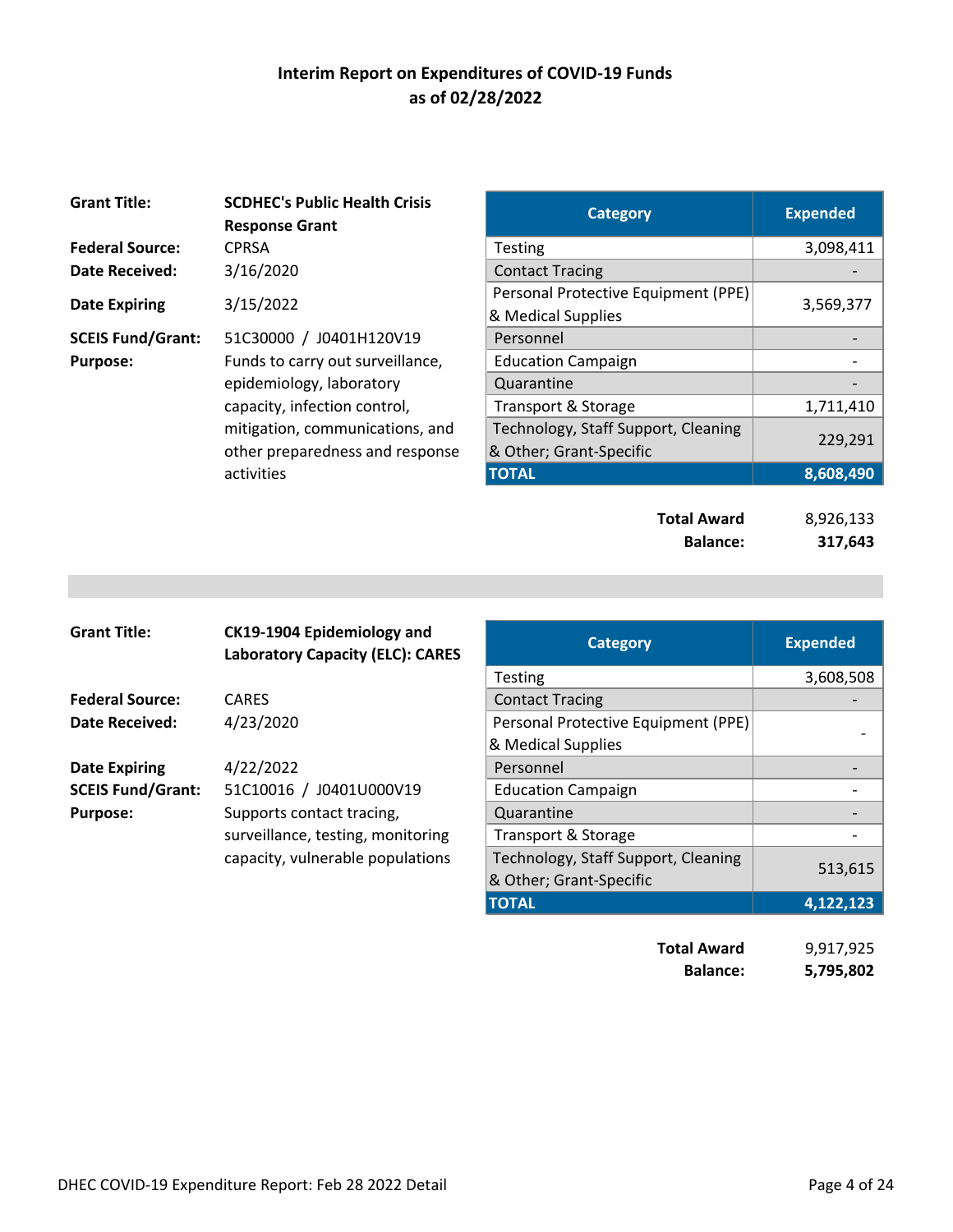| <b>Grant Title:</b>      | CK19-1904 Epidemiology and<br><b>Laboratory Capacity (ELC):</b> | <b>Category</b>                     | <b>Expended</b> |
|--------------------------|-----------------------------------------------------------------|-------------------------------------|-----------------|
|                          | <b>Enhancing Detection</b>                                      | <b>Testing</b>                      | 63,496,025      |
|                          |                                                                 | <b>Contact Tracing</b>              | 23,435,974      |
| <b>Federal Source:</b>   | <b>PPPHCE</b>                                                   | Personal Protective Equipment (PPE) |                 |
|                          |                                                                 | & Medical Supplies                  | 34,131          |
| Date Received:           | 5/15/2020                                                       | Personnel                           | 26,640,849      |
| <b>Date Expiring</b>     | 11/17/2022                                                      | <b>Education Campaign</b>           |                 |
| <b>SCEIS Fund/Grant:</b> | 51C40000 / J0401U000X19                                         | Quarantine                          | 3,482           |
| <b>Purpose:</b>          | Develop, purchase, administer,                                  | Transport & Storage                 | 33,371          |
|                          | process, and analyze COVID-19                                   | Technology, Staff Support, Cleaning |                 |
|                          | tests, conduct surveillance, trace                              | & Other; Grant-Specific             | 1,935,703       |
|                          | contacts, and related activities.                               | <b>TOTAL</b>                        | 115,579,534     |
|                          | Recipients will establish a robust                              |                                     |                 |
|                          | testing plan that ensures                                       | <b>Total Award</b>                  | 118,690,218     |
|                          | adequate testing is made                                        | <b>Balance:</b>                     | 3,110,684       |
|                          | available.                                                      |                                     |                 |

| <b>Category</b>                                                | <b>Expended</b> |  |
|----------------------------------------------------------------|-----------------|--|
| Testing                                                        | 63,496,025      |  |
| <b>Contact Tracing</b>                                         | 23,435,974      |  |
| Personal Protective Equipment (PPE)<br>& Medical Supplies      | 34,131          |  |
| Personnel                                                      | 26,640,849      |  |
| <b>Education Campaign</b>                                      |                 |  |
| Quarantine                                                     | 3,482           |  |
| Transport & Storage                                            | 33,371          |  |
| Technology, Staff Support, Cleaning<br>& Other; Grant-Specific | 1,935,703       |  |
| <b>TOTAL</b>                                                   | 115,579,534     |  |
|                                                                |                 |  |

| <b>Total Award</b> | 118,690,218 |
|--------------------|-------------|
| <b>Balance:</b>    | 3,110,684   |

| <b>Grant Title:</b>      | <b>Enhancing Detection Expansion</b> | <b>Category</b>                     | <b>Expended</b> |
|--------------------------|--------------------------------------|-------------------------------------|-----------------|
|                          |                                      | <b>Testing</b>                      | 112,851,977     |
| <b>Federal Source:</b>   | <b>CES</b>                           | <b>Contact Tracing</b>              | 1,368,558       |
| Date Received:           | 1/13/2021                            | Personal Protective Equipment (PPE) |                 |
|                          |                                      | & Medical Supplies                  | 50,443          |
| <b>Date Expiring</b>     | 7/31/2023                            | Personnel                           | 53,028,216      |
| <b>SCEIS Fund/Grant:</b> | 51C60001 / J0401U000W01              | <b>Education Campaign</b>           | 7,405,342       |
| <b>Purpose:</b>          | To build upon existing ELC           | Quarantine                          | 95,261          |
|                          | infrastructure that emphasizes       | Transport & Storage                 | 365,150         |
|                          | the coordination and critical        | Technology, Staff Support, Cleaning |                 |
|                          | integration of laboratory with       | & Other; Grant-Specific             | 4,646,876       |
|                          | epidemiology and health              | <b>Vaccination Efforts</b>          | 159,574         |
|                          | information systems in order to      | <b>TOTAL</b>                        | 179,971,396     |
|                          | maximize the public health impact    |                                     |                 |
|                          | of available resources.              | <b>Total Award</b>                  | 296,351,652     |
|                          |                                      | <b>Balance:</b>                     | 116,380,256     |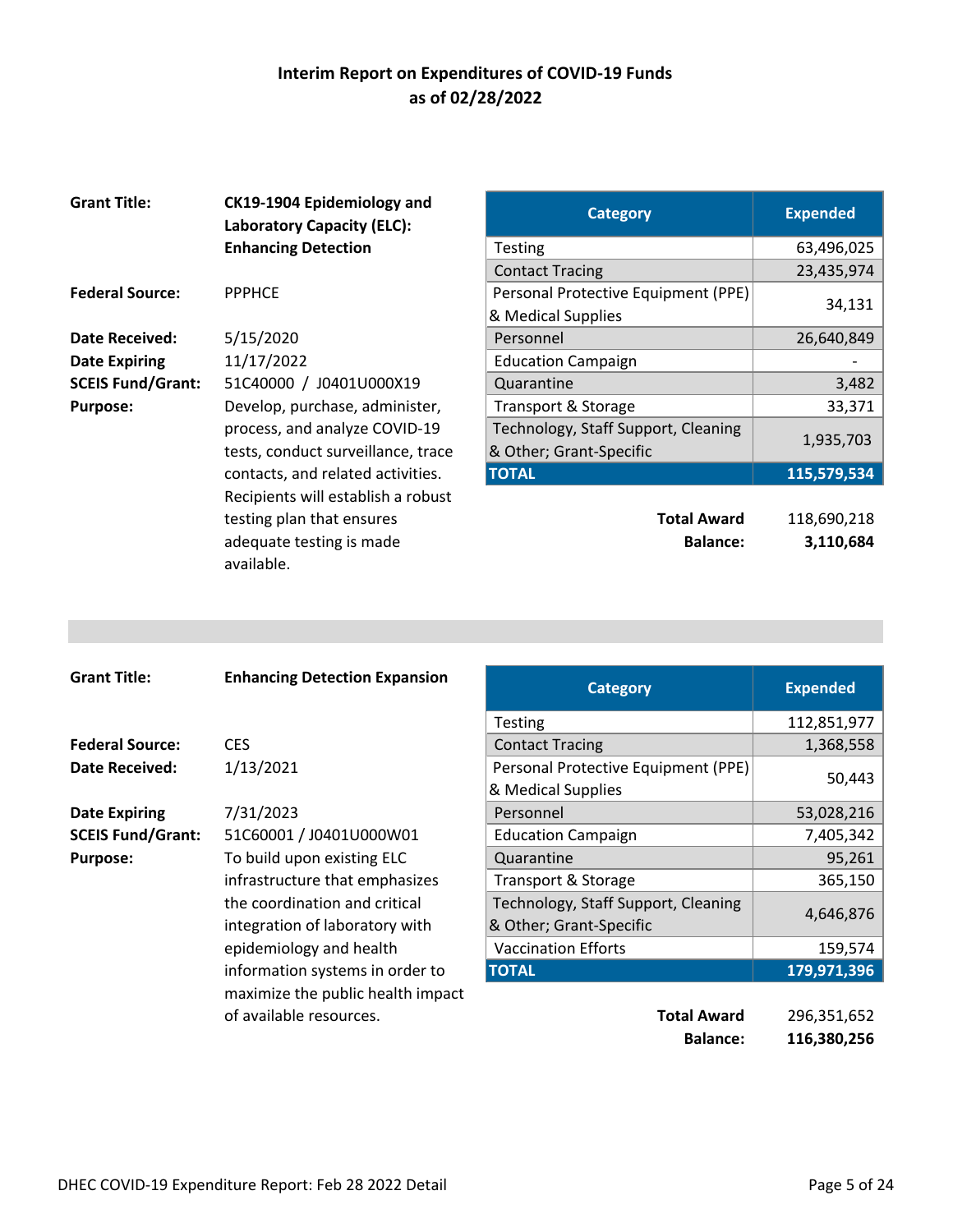| <b>Grant Title:</b>      | <b>Standard FEMA Reimbursement</b> | <b>Category</b>                     | <b>Expended</b> |
|--------------------------|------------------------------------|-------------------------------------|-----------------|
|                          |                                    | <b>Testing</b>                      | 26,997,735      |
| <b>Federal Source:</b>   | <b>FEMA</b>                        | <b>Contact Tracing</b>              | 65,929          |
| Date Received:           | N/A                                | Personal Protective Equipment (PPE) |                 |
|                          |                                    | & Medical Supplies                  | 1,881           |
| <b>Date Expiring</b>     | N/A                                | Personnel                           | 2,310,761       |
| <b>SCEIS Fund/Grant:</b> | 55110007/J0401D449222              | <b>Education Campaign</b>           |                 |
| <b>Purpose:</b>          | Non-Expedited FEMA                 | Quarantine                          |                 |
|                          | Reimbursement for Testing and      | Transport & Storage                 |                 |
|                          | other general COVID related        | Technology, Staff Support, Cleaning | 180,676         |
|                          | charges, provisionally approved    | & Other; Grant-Specific             |                 |
|                          | by SCEMD                           | <b>Vaccination Efforts</b>          | 21,067          |
|                          |                                    | -----                               | ------          |

| <b>Standard FEMA Reimbursement</b>                | <b>Category</b>                     | <b>Expended</b> |
|---------------------------------------------------|-------------------------------------|-----------------|
|                                                   | <b>Testing</b>                      | 26,997,735      |
| EMA                                               | <b>Contact Tracing</b>              | 65,929          |
| ۱/A                                               | Personal Protective Equipment (PPE) | 1,881           |
|                                                   | & Medical Supplies                  |                 |
| ۱/A<br>Personnel                                  |                                     | 2,310,761       |
| 5110007/J0401D449222<br><b>Education Campaign</b> |                                     |                 |
| <b>Jon-Expedited FEMA</b>                         | Quarantine                          |                 |
| eimbursement for Testing and                      | Transport & Storage                 |                 |
| ther general COVID related                        | Technology, Staff Support, Cleaning | 180,676         |
| harges, provisionally approved                    | & Other; Grant-Specific             |                 |
| y SCEMD                                           | <b>Vaccination Efforts</b>          | 21,067          |
|                                                   | <b>TOTAL</b>                        | 29,578,049      |
|                                                   |                                     |                 |

**Total Award** TBD **Balance:**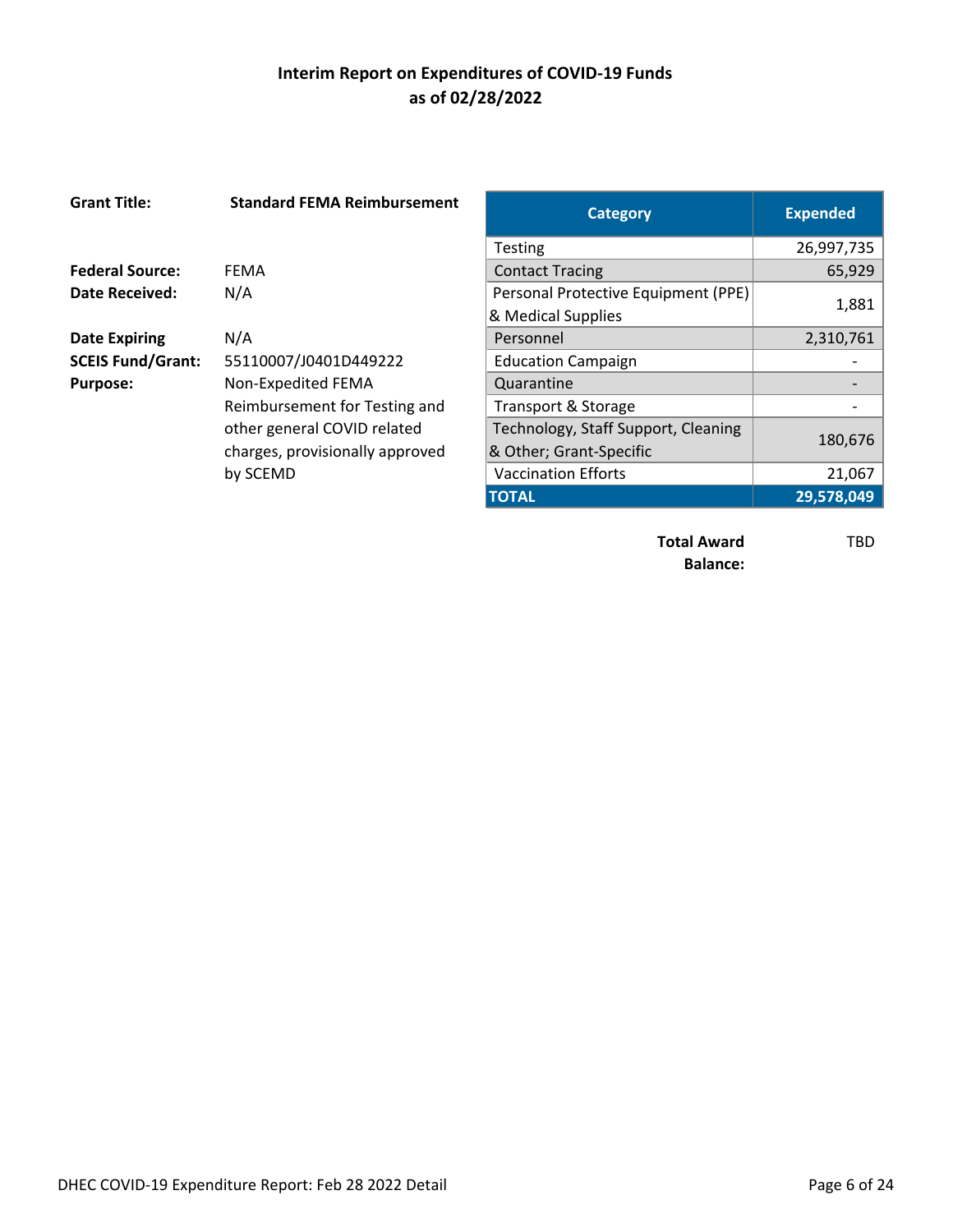# **COVID‐19 Immunizations Funds**

| <b>Grant Title:</b>      | <b>Imm and Vaccines for Children</b><br>(VFC) | <b>Category</b>                     | <b>Expended</b> |
|--------------------------|-----------------------------------------------|-------------------------------------|-----------------|
|                          |                                               | <b>Testing</b>                      |                 |
| <b>Federal Source:</b>   | <b>CARES</b>                                  | <b>Contact Tracing</b>              |                 |
| <b>Date Received:</b>    | 7/1/2020                                      | Personal Protective Equipment (PPE) |                 |
|                          |                                               | & Medical Supplies                  |                 |
| <b>Date Expiring</b>     | 7/5/2021                                      | Personnel                           |                 |
| <b>SCEIS Fund/Grant:</b> | 51C10027 / J0401F340V01                       | <b>Education Campaign</b>           |                 |
| <b>Purpose:</b>          | To plan for and implement COVID-              | Quarantine                          |                 |
|                          | 19 vaccination services and                   | Transport & Storage                 | 1,925           |
|                          | increase access to vaccination for            | Technology, Staff Support, Cleaning |                 |
|                          | VFC-eligible children throughout              | & Other; Grant-Specific             | 92,241          |
|                          | the jurisdiction.                             | <b>Vaccination Efforts</b>          | 2,272,387       |
|                          |                                               | <b>TOTAL</b>                        | 2,366,553       |
|                          |                                               |                                     |                 |

**Total Award** 2,366,553 **Balance:** 0

| <b>Grant Title:</b>      | <b>Enhanced Influenza:</b><br><b>Immunization &amp; Vaccines</b> | <b>Category</b>                     | <b>Expended</b> |
|--------------------------|------------------------------------------------------------------|-------------------------------------|-----------------|
|                          |                                                                  | <b>Testing</b>                      |                 |
| <b>Federal Source:</b>   | <b>PPPHCE</b>                                                    | <b>Contact Tracing</b>              |                 |
| Date Received:           | 6/4/2020                                                         | Personal Protective Equipment (PPE) |                 |
|                          |                                                                  | & Medical Supplies                  |                 |
| <b>Date Expiring</b>     | 7/5/2021                                                         | Personnel                           | 79,389          |
| <b>SCEIS Fund/Grant:</b> | 51C10027 / J0401F340Z09                                          | <b>Education Campaign</b>           | 14,539          |
| <b>Purpose:</b>          | Supports staffing, communication                                 | Quarantine                          |                 |
|                          | campaigns, pandemic                                              | Transport & Storage                 |                 |
|                          | preparedness and mass                                            | Technology, Staff Support, Cleaning |                 |
|                          | vaccinations; also focuses on                                    | & Other; Grant-Specific             | 399,310         |
|                          | enhancing influenza coverage and                                 | <b>Vaccination Efforts</b>          | 1,163,145       |
|                          | enrolling additional vaccinators                                 | <b>TOTAL</b>                        | 1,656,384       |
|                          |                                                                  |                                     |                 |

**Total Award** 1,656,384 **Balance: 1999**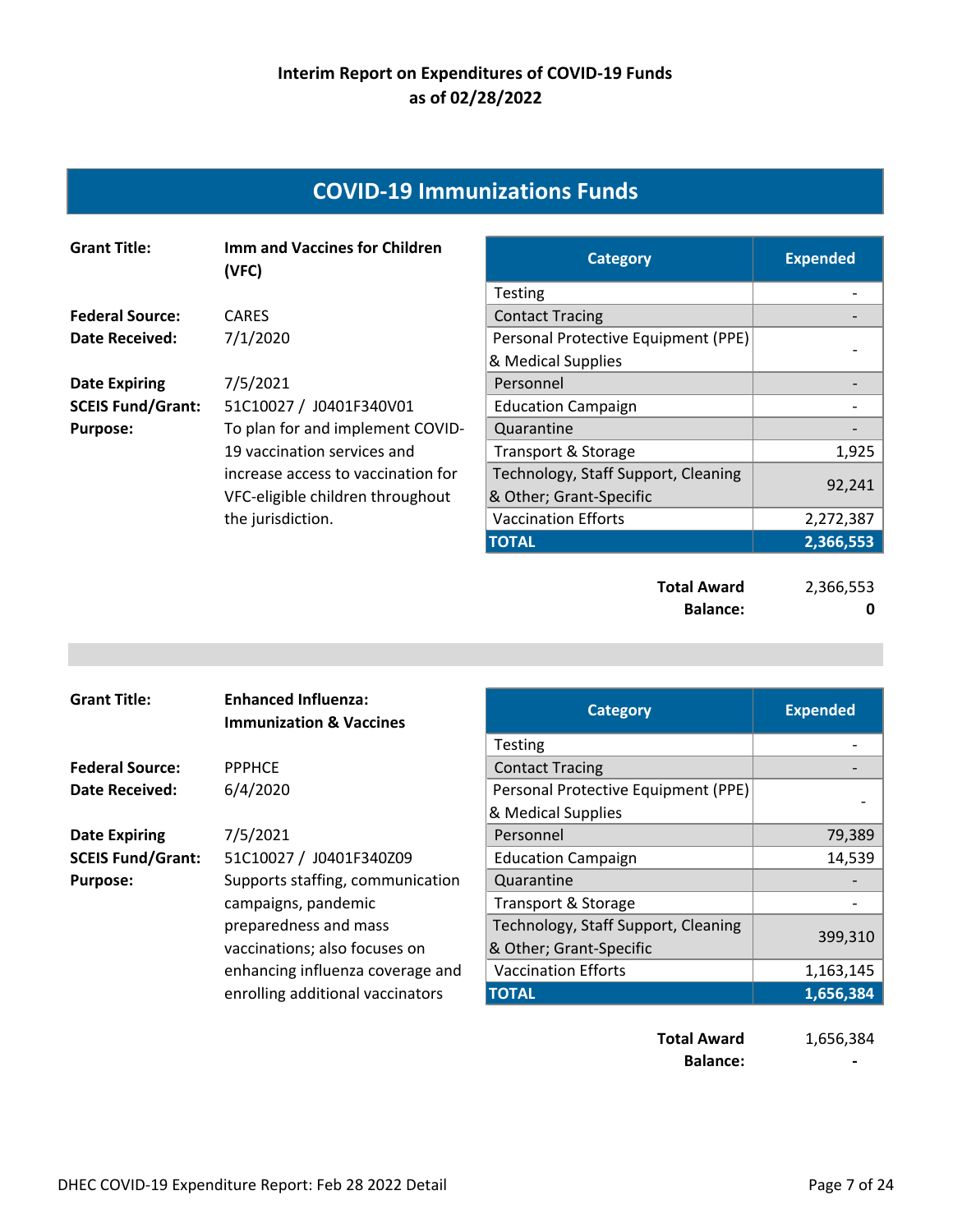| <b>COVID Vaccine Supplement</b> |
|---------------------------------|
|                                 |

| <b>Grant Title:</b>      | <b>COVID Vaccine Supplemental</b> | <b>Category</b>                     | <b>Expended</b> |
|--------------------------|-----------------------------------|-------------------------------------|-----------------|
|                          |                                   | <b>Testing</b>                      |                 |
| <b>Federal Source:</b>   | <b>CARES</b>                      | <b>Contact Tracing</b>              |                 |
| Date Received:           | 12/16/2020                        | Personal Protective Equipment (PPE) |                 |
|                          |                                   | & Medical Supplies                  |                 |
| <b>Date Expiring</b>     | 6/30/2022                         | Personnel                           | 53,652          |
| <b>SCEIS Fund/Grant:</b> | 51C10027 / J0401F340T01           | <b>Education Campaign</b>           |                 |
| <b>Purpose:</b>          | Supplemental funds to support     | Quarantine                          |                 |
|                          | staff and necessary supplies to   | Transport & Storage                 |                 |
|                          | cover needs to support mass       | Technology, Staff Support, Cleaning |                 |
|                          | vaccination efforts               | & Other; Grant-Specific             |                 |
|                          |                                   | <b>Vaccination Efforts</b>          | 1,602,732       |
|                          |                                   | <b>TOTAL</b>                        | 1,656,384       |
|                          |                                   |                                     |                 |

**Total Award** 1,656,384 **Balance: ‐** 

| <b>Grant Title:</b>      | <b>Immunizations Supplemental</b> | <b>Category</b>                     | <b>Expended</b> |
|--------------------------|-----------------------------------|-------------------------------------|-----------------|
|                          |                                   | <b>Testing</b>                      | 3,156           |
| <b>Federal Source:</b>   | <b>COVID-19 Emergency</b>         | <b>Contact Tracing</b>              | 5,817           |
| <b>Date Received:</b>    | 7/1/2020                          | Personal Protective Equipment (PPE) |                 |
|                          |                                   | & Medical Supplies                  | 643,274         |
| <b>Date Expiring</b>     | 6/30/2024                         | Personnel                           | 2,857,539       |
| <b>SCEIS Fund/Grant:</b> | 51C60001 / J0401F340U01           | <b>Education Campaign</b>           | 672,948         |
| <b>Purpose:</b>          | Support vaccine administration,   | Quarantine                          | 130             |
|                          | supplies, monitor vaccination     | Transport & Storage                 | 32,232          |
|                          | activities                        | Technology, Staff Support, Cleaning |                 |
|                          |                                   | & Other; Grant-Specific             | 599,038         |
|                          |                                   | <b>Vaccination Efforts</b>          | 15,131,701      |
|                          |                                   | <b>TOTAL</b>                        | 19,945,836      |

**Total Award** 46,523,022 **Balance: 26,577,186**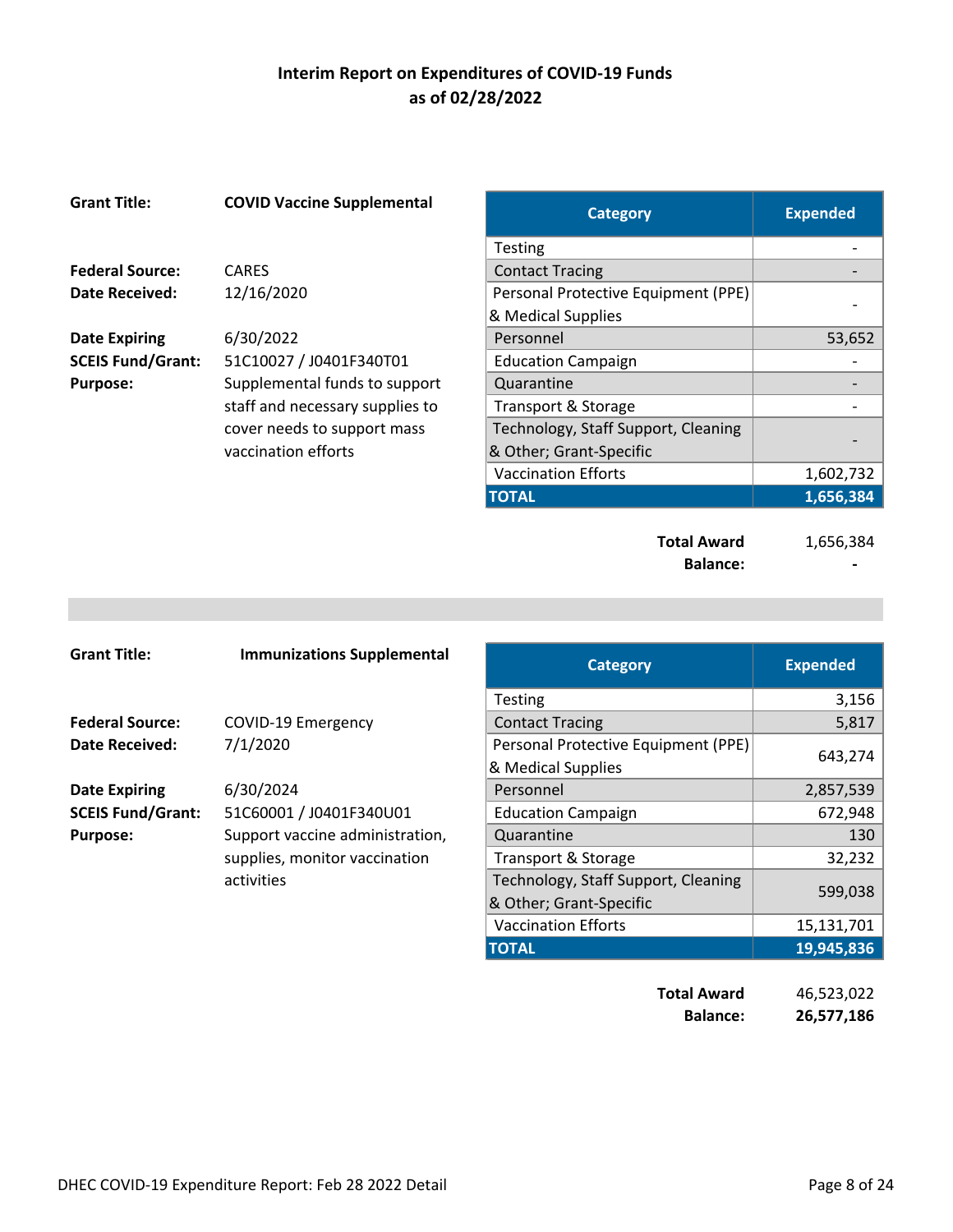| <b>Grant Title:</b>      | <b>Vaccine Confidence Strategy</b> | <b>Category</b>                     | <b>Expended</b> |
|--------------------------|------------------------------------|-------------------------------------|-----------------|
|                          |                                    | <b>Testing</b>                      |                 |
| <b>Federal Source:</b>   | ARPA                               | <b>Contact Tracing</b>              |                 |
| <b>Date Received:</b>    | 5/3/2021                           | Personal Protective Equipment (PPE) |                 |
|                          |                                    | & Medical Supplies                  |                 |
| <b>Date Expiring</b>     | 6/30/2024                          | Personnel                           |                 |
| <b>SCEIS Fund/Grant:</b> | 51C70001/J0401F340Y01              | <b>Education Campaign</b>           |                 |
| <b>Purpose:</b>          | Develop and implement a vaccine    | Quarantine                          |                 |
|                          | confidence strategy for COVID-19   | Transport & Storage                 |                 |
|                          | and routine immunization           | Technology, Staff Support, Cleaning |                 |
|                          |                                    | & Other; Grant-Specific             |                 |
|                          |                                    | <b>Vaccination Efforts</b>          | 3,100,000       |
|                          |                                    | <b>TOTAL</b>                        | 3,100,000       |
|                          |                                    |                                     |                 |
|                          |                                    | <b>Total Award</b>                  | 3,779,996       |
|                          |                                    | <b>Balance:</b>                     | 679,996         |

| <b>Grant Title:</b>      | <b>Vaccination Supplemental Rural</b><br>Outreach | <b>Category</b>                     | <b>Expended</b> |
|--------------------------|---------------------------------------------------|-------------------------------------|-----------------|
|                          |                                                   | <b>Testing</b>                      |                 |
| <b>Federal Source:</b>   | <b>CRRSAA</b>                                     | <b>Contact Tracing</b>              |                 |
| Date Received:           | 4/2/2021                                          | Personal Protective Equipment (PPE) |                 |
|                          |                                                   | & Medical Supplies                  |                 |
| <b>Date Expiring</b>     | 6/30/2024                                         | Personnel                           | 21,950          |
| <b>SCEIS Fund/Grant:</b> | 51C60001/J0401F340W01                             | <b>Education Campaign</b>           |                 |
| <b>Purpose:</b>          | Funding equity and prioritizing                   | Quarantine                          |                 |
|                          | populations disproportionately                    | Transport & Storage                 |                 |
|                          | effected by COVID-19                              | Technology, Staff Support, Cleaning |                 |
|                          |                                                   | & Other; Grant-Specific             | 14,612          |
|                          |                                                   | <b>Vaccination Efforts</b>          | 1,375,504       |
|                          |                                                   | <b>TOTAL</b>                        | 1,412,066       |

| <b>Total Award</b> | 20,004,900 |
|--------------------|------------|
| <b>Balance:</b>    | 18,592,834 |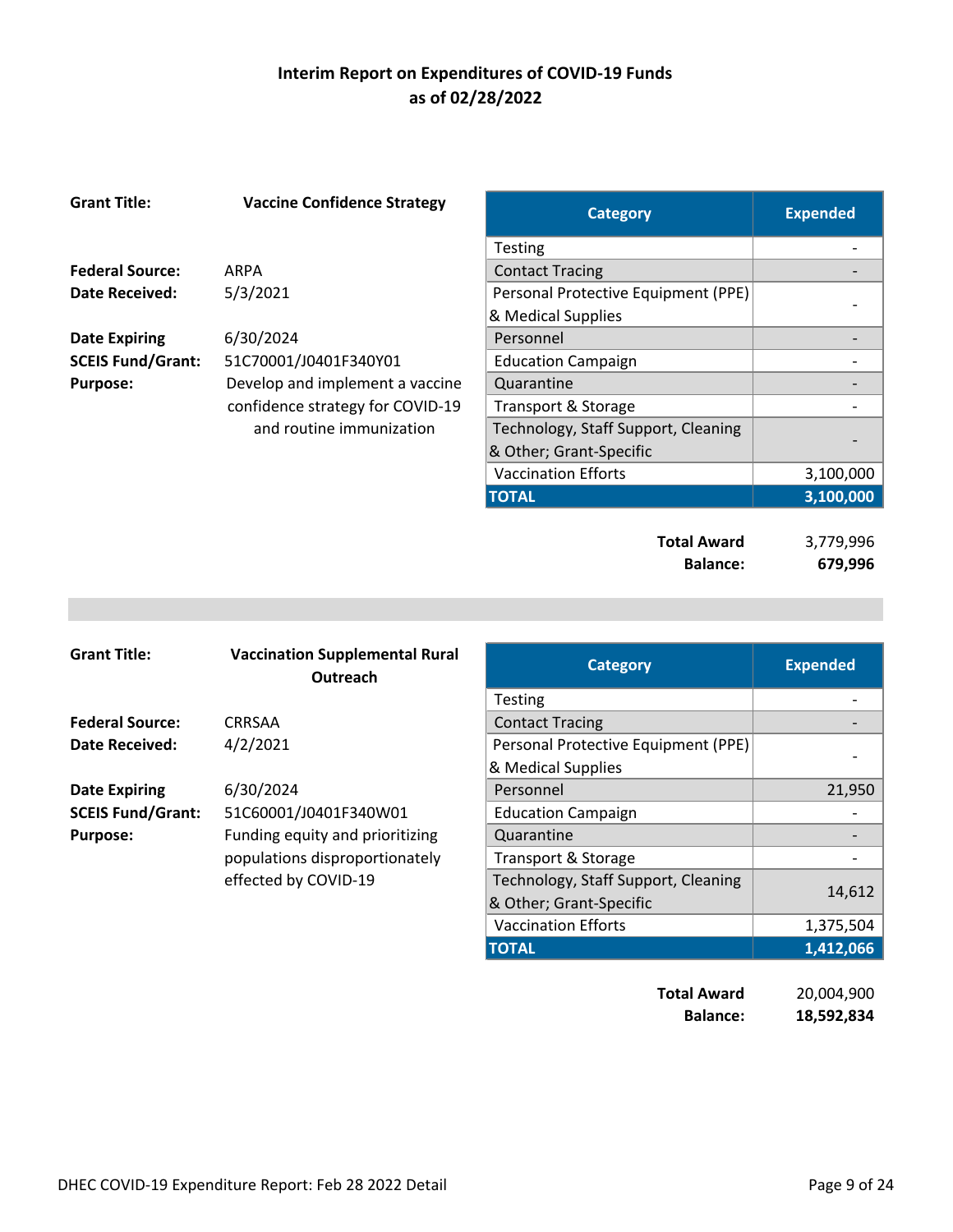| <b>Grant Title:</b>      | <b>COVID-19 Vaccine</b><br><b>Supplemental: Improving Access</b> | <b>Category</b>                     | <b>Expended</b> |
|--------------------------|------------------------------------------------------------------|-------------------------------------|-----------------|
|                          | Cycle 4                                                          | Testing                             |                 |
| <b>Federal Source:</b>   | ARPA                                                             | <b>Contact Tracing</b>              |                 |
| Date Received:           | 3/31/2021                                                        | Personal Protective Equipment (PPE) |                 |
|                          |                                                                  | & Medical Supplies                  |                 |
| <b>Date Expiring</b>     | 6/30/2024                                                        | Personnel                           |                 |
| <b>SCEIS Fund/Grant:</b> | 51C70001/J0401F340X01                                            | <b>Education Campaign</b>           |                 |
| <b>Purpose:</b>          | Funding equity and prioritizing                                  | Quarantine                          |                 |
|                          | populations disproportionately                                   | Transport & Storage                 |                 |
|                          | affected by COVID-19                                             | Technology, Staff Support, Cleaning |                 |
|                          |                                                                  | & Other; Grant-Specific             |                 |
|                          |                                                                  | $\cdots$ $\cdots$                   |                 |

| <b>Category</b>                     | <b>Expended</b>       |
|-------------------------------------|-----------------------|
| <b>Testing</b>                      |                       |
| <b>Contact Tracing</b>              |                       |
| Personal Protective Equipment (PPE) |                       |
| & Medical Supplies                  |                       |
| Personnel                           |                       |
| <b>Education Campaign</b>           |                       |
| Quarantine                          |                       |
| Transport & Storage                 |                       |
| Technology, Staff Support, Cleaning |                       |
| & Other; Grant-Specific             |                       |
| <b>Vaccination Efforts</b>          | 1,378,173             |
| <b>TOTAL</b>                        | 1,378,173             |
|                                     | . <i>.</i> . <i>.</i> |

**Total Award** 27,182,140 **Balance: 25,803,967** 

| <b>Grant Title:</b>      | <b>Vaccine Reserve Account</b>        | <b>Category</b>                     | <b>Expended</b> |
|--------------------------|---------------------------------------|-------------------------------------|-----------------|
|                          |                                       | <b>Testing</b>                      |                 |
| <b>Federal Source:</b>   | N/A                                   | <b>Contact Tracing</b>              |                 |
| Date Received:           | 2/19/2021                             | Personal Protective Equipment (PPE) |                 |
|                          |                                       | & Medical Supplies                  |                 |
| <b>Date Expiring</b>     | N/A                                   | Personnel                           |                 |
| <b>SCEIS Fund/Grant:</b> | 31070000 / Not Relevant               | <b>Education Campaign</b>           |                 |
| <b>Purpose:</b>          | <b>Supports Vaccine Reimbursement</b> | Quarantine                          |                 |
|                          | program passed by the legislature     | Transport & Storage                 |                 |
|                          | allowing for reimbursement of         | Technology, Staff Support, Cleaning |                 |
|                          | Vaccine costs for Hospitals and       | & Other; Grant-Specific             |                 |
|                          | Other Providers per Act 2 of 2021     | <b>Vaccination Efforts</b>          | 21,044,358      |
|                          |                                       | <b>TOTAL</b>                        | 21,044,358      |

**Total Award** 100,000,000 **Balance: 78,955,642**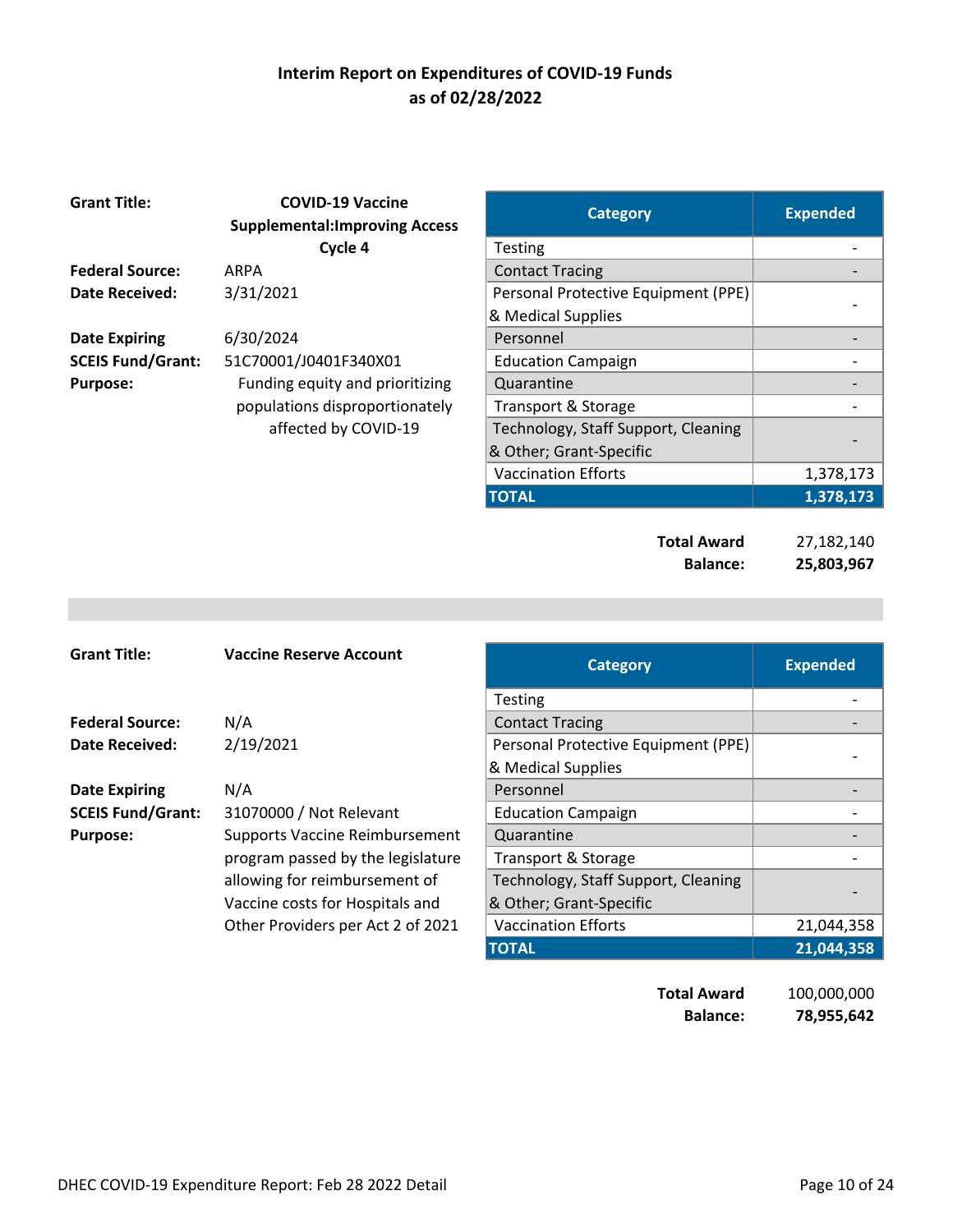| <b>Grant Title:</b>      | <b>Expedited FEMA Reimbursement</b> | <b>Category</b>                     | <b>Expended</b> |
|--------------------------|-------------------------------------|-------------------------------------|-----------------|
|                          |                                     | <b>Testing</b>                      |                 |
| <b>Federal Source:</b>   | FEMA                                | <b>Contact Tracing</b>              |                 |
| Date Received:           | N/A                                 | Personal Protective Equipment (PPE) |                 |
|                          |                                     | & Medical Supplies                  |                 |
| <b>Date Expiring</b>     | N/A                                 | Personnel                           |                 |
| <b>SCEIS Fund/Grant:</b> | 55110007/J0401D449221               | <b>Education Campaign</b>           |                 |
| <b>Purpose:</b>          | <b>Expedited FEMA Reimbursement</b> | Quarantine                          |                 |
|                          | for vaccine related charges,        | Transport & Storage                 |                 |
|                          | provisionally approved by SCEMD     | Technology, Staff Support, Cleaning |                 |
|                          |                                     | & Other; Grant-Specific             |                 |
|                          |                                     | <b>Vaccination Efforts</b>          | 17,734,6        |
|                          |                                     |                                     |                 |

| <b>Category</b>                     | <b>Expended</b> |
|-------------------------------------|-----------------|
| Testing                             |                 |
| <b>Contact Tracing</b>              |                 |
| Personal Protective Equipment (PPE) |                 |
| & Medical Supplies                  |                 |
| Personnel                           |                 |
| <b>Education Campaign</b>           |                 |
| Quarantine                          |                 |
| <b>Transport &amp; Storage</b>      |                 |
| Technology, Staff Support, Cleaning |                 |
| & Other; Grant-Specific             |                 |
| <b>Vaccination Efforts</b>          | 17,734,622      |
| <b>TOTAL</b>                        | 17,734,622      |
|                                     |                 |

**Total Award** TBD **Balance:**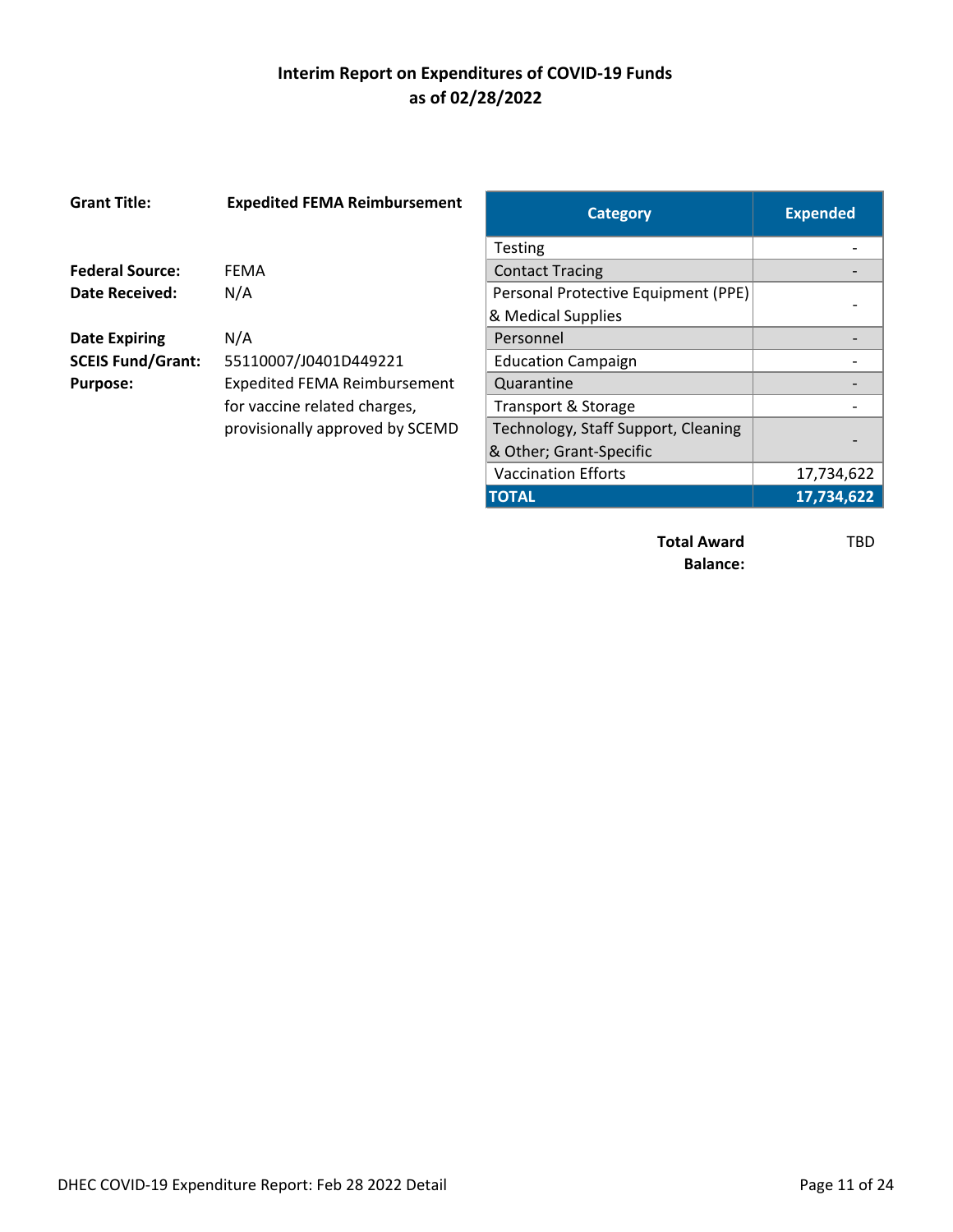# **COVID‐19 Task Specific Funds**

| <b>Grant Title:</b>      | <b>ELC Reopening Schools</b>         | <b>Category</b>                     | <b>Expended</b> |
|--------------------------|--------------------------------------|-------------------------------------|-----------------|
|                          |                                      | <b>Testing</b>                      | 15,589,846      |
| <b>Federal Source:</b>   | ARPA                                 | <b>Contact Tracing</b>              |                 |
| <b>Date Received:</b>    | 4/7/2021                             | Personal Protective Equipment (PPE) |                 |
|                          |                                      | & Medical Supplies                  |                 |
| <b>Date Expiring</b>     | 7/31/2022                            | Personnel                           |                 |
| <b>SCEIS Fund/Grant:</b> | 51C70002/J0401U000X01                | <b>Education Campaign</b>           |                 |
| <b>Purpose:</b>          | Funds support efforts to reopen      | Quarantine                          |                 |
|                          | schools safely. Used to support      | Transport & Storage                 |                 |
|                          | staffing, purchase of test kits, and | Technology, Staff Support, Cleaning |                 |
|                          | contracting of turnkey testing to    | & Other; Grant-Specific             |                 |
|                          | be performed in schools.             | <b>Vaccination Efforts</b>          |                 |
|                          |                                      | <b>TOTAL</b>                        | 15,589,846      |
|                          |                                      |                                     |                 |

**Total Award** 155,076,741

**Balance: 139,486,895** 

| <b>Grant Title:</b>      | <b>Crisis CoAg Public Health</b><br><b>Workforce Development</b> | <b>Category</b>                     | <b>Expended</b> |
|--------------------------|------------------------------------------------------------------|-------------------------------------|-----------------|
|                          |                                                                  | <b>Testing</b>                      |                 |
| <b>Federal Source:</b>   | ARPA                                                             | <b>Contact Tracing</b>              |                 |
| <b>Date Received:</b>    | 7/1/2021                                                         | Personal Protective Equipment (PPE) |                 |
|                          |                                                                  | & Medical Supplies                  |                 |
| <b>Date Expiring</b>     | 6/30/2023                                                        | Personnel                           | 295,615         |
| <b>SCEIS Fund/Grant:</b> | 51C70016/J0401F170Z00                                            | <b>Education Campaign</b>           |                 |
| <b>Purpose:</b>          | Funds training and hiring of                                     | Quarantine                          |                 |
|                          | staff/contractors needed to                                      | Transport & Storage                 |                 |
|                          | establish, expand and sustain a PH                               | Technology, Staff Support, Cleaning |                 |
|                          | workforce. 25% of funds must go                                  | & Other; Grant-Specific             | 1,152,875       |
|                          | to schools for health staff.                                     | <b>Vaccination Efforts</b>          |                 |
|                          |                                                                  | <b>TOTAL</b>                        | 1,448,490       |

**Total Award** 31,112,843 **Balance: 29,664,353**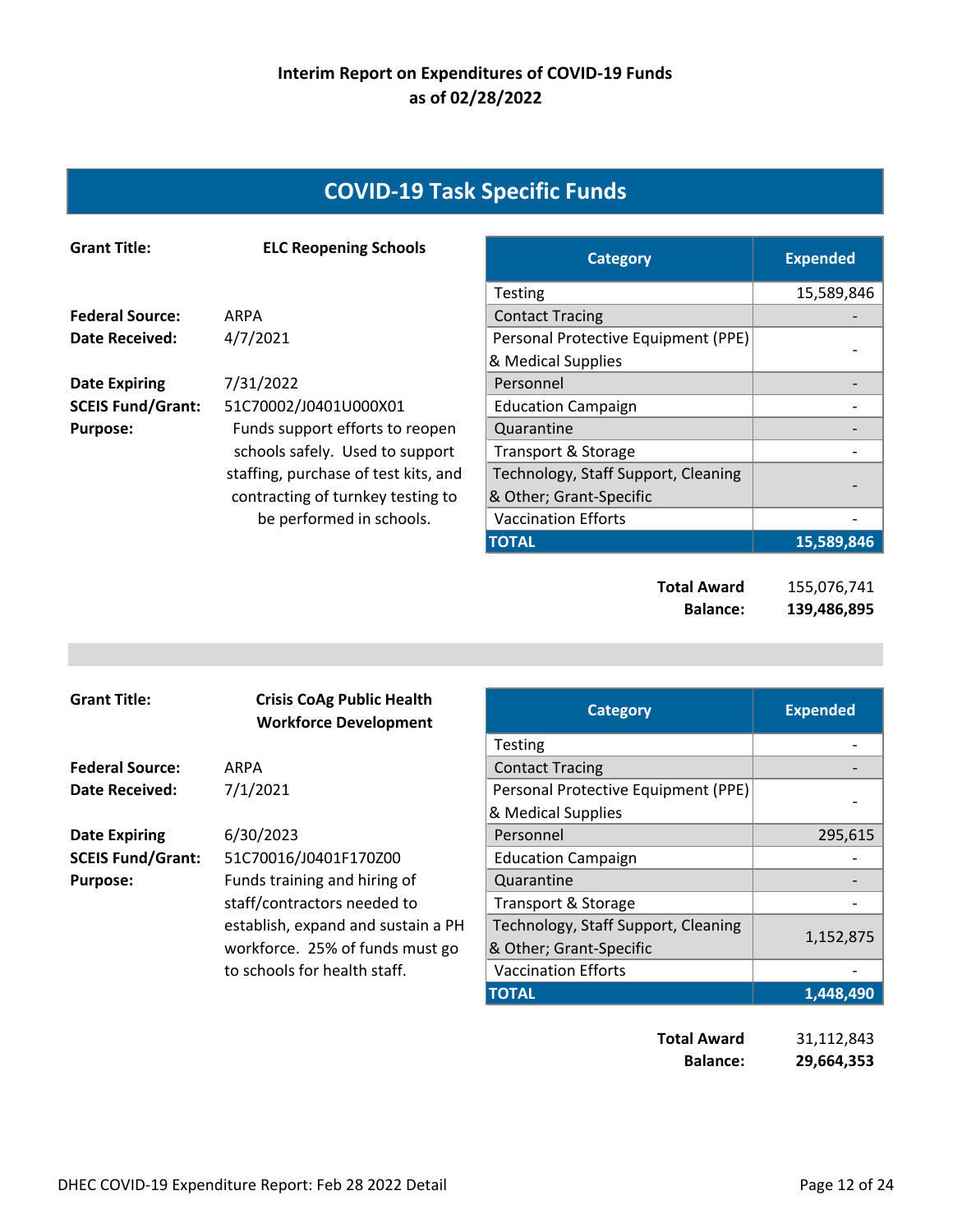| <b>Grant Title:</b>      | <b>SC Injative to Address Health</b><br><b>Disparities-Base</b> | <b>Category</b>                       | <b>Expended</b>          |
|--------------------------|-----------------------------------------------------------------|---------------------------------------|--------------------------|
|                          |                                                                 | <b>Testing</b>                        | 298,647                  |
| <b>Federal Source:</b>   | CRRSSAA                                                         | <b>Contact Tracing</b>                |                          |
| Date Received:           | 6/1/2021                                                        | Personal Protective Equipment (PPE)   |                          |
|                          |                                                                 | & Medical Supplies                    |                          |
| <b>Date Expiring</b>     | 5/31/2023                                                       | Personnel                             | 101,024                  |
| <b>SCEIS Fund/Grant:</b> | 51C60001/J0401H840000                                           | <b>Education Campaign</b>             |                          |
| <b>Purpose:</b>          | Expand existing and/or develop                                  | Quarantine                            |                          |
|                          | new mitigation and prevention                                   | Transport & Storage                   |                          |
|                          | resources and services to reduce                                | Technology, Staff Support, Cleaning   |                          |
|                          | COVID-19 related disparities                                    | & Other; Grant-Specific               | 136,081                  |
|                          | among populations at higher risk                                | <b>Vaccination Efforts</b>            |                          |
|                          | and that are underserved.                                       | <b>TOTAL</b>                          | 535,752                  |
|                          |                                                                 | <b>Total Award</b><br><b>Balance:</b> | 27,236,763<br>26,701,011 |

| <b>Grant Title:</b>      | <b>SC Injative to Address Health</b><br><b>Disparities- Rural Carveout</b> | <b>Category</b>                     | <b>Expended</b> |
|--------------------------|----------------------------------------------------------------------------|-------------------------------------|-----------------|
|                          |                                                                            | <b>Testing</b>                      | 114,4           |
| <b>Federal Source:</b>   | <b>CRRSSAA</b>                                                             | <b>Contact Tracing</b>              |                 |
| Date Received:           | 6/1/2021                                                                   | Personal Protective Equipment (PPE) |                 |
|                          |                                                                            | & Medical Supplies                  |                 |
| <b>Date Expiring</b>     | 5/31/2023                                                                  | Personnel                           |                 |
| <b>SCEIS Fund/Grant:</b> | 51C60001/J0401H850000                                                      | <b>Education Campaign</b>           |                 |
| <b>Purpose:</b>          | Expand existing and/or develop                                             | Quarantine                          |                 |
|                          | new mitigation and prevention                                              | Transport & Storage                 |                 |
|                          | resources and services to reduce                                           | Technology, Staff Support, Cleaning |                 |
|                          | COVID-19 related disparities                                               | & Other; Grant-Specific             |                 |
|                          | among populations at higher risk                                           | <b>Vaccination Efforts</b>          |                 |
|                          | and that are underserved.                                                  | <b>TOTAL</b>                        | 114,4           |

| <b>Total Award</b> | 6,843,827 |
|--------------------|-----------|
| <b>Balance:</b>    | 6,729,356 |

**114,471** 

114,471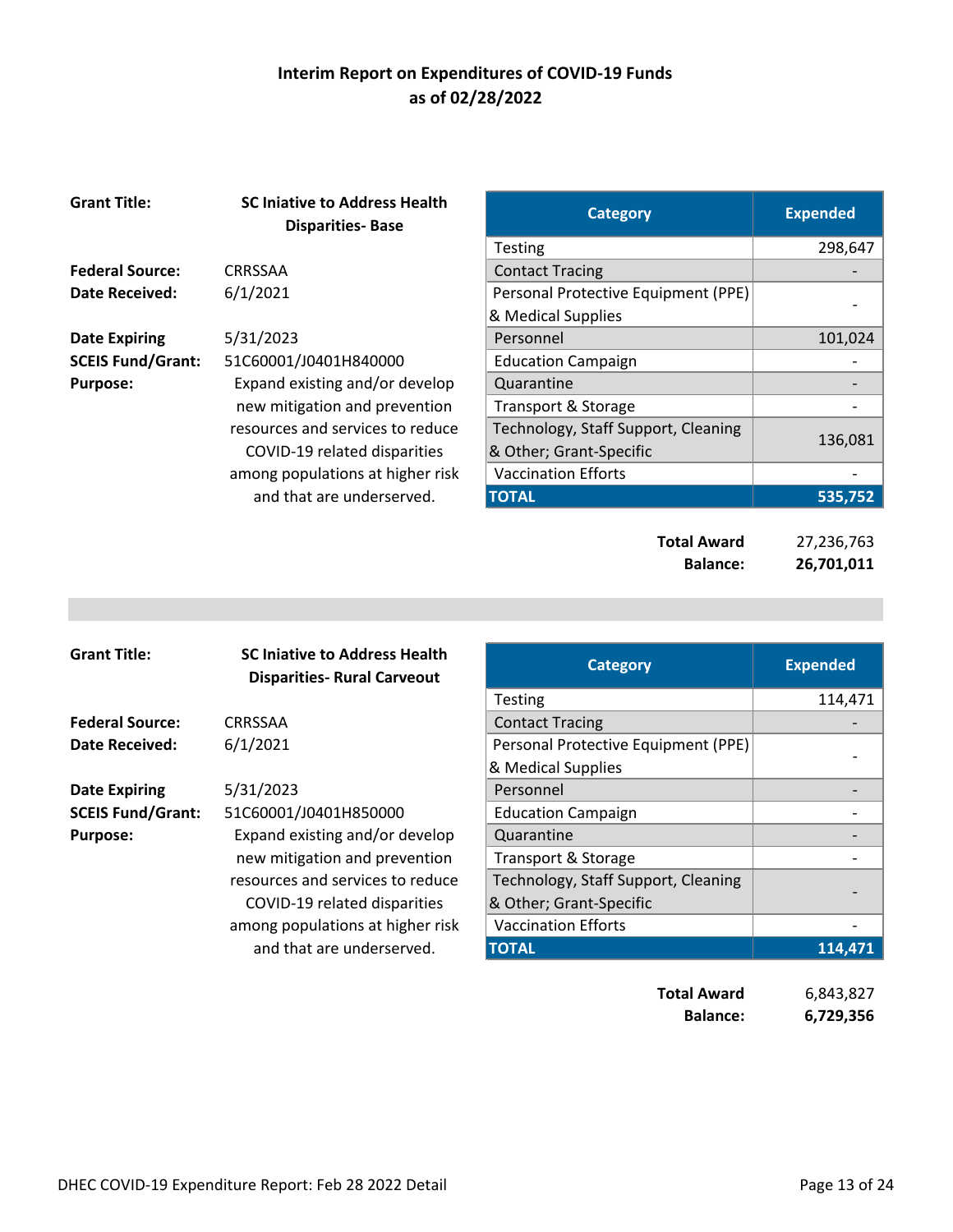| <b>Grant Title:</b>      | <b>Disease Intervention Specialist</b><br><b>Workforce</b> | <b>Category</b>                     | <b>Expended</b> |
|--------------------------|------------------------------------------------------------|-------------------------------------|-----------------|
|                          |                                                            | <b>Testing</b>                      | 99              |
| <b>Federal Source:</b>   | <b>ARPA</b>                                                | <b>Contact Tracing</b>              |                 |
| <b>Date Received:</b>    | 1/1/2021                                                   | Personal Protective Equipment (PPE) |                 |
|                          |                                                            | & Medical Supplies                  |                 |
| <b>Date Expiring</b>     | 12/31/2023                                                 | Personnel                           | 12,655          |
| <b>SCEIS Fund/Grant:</b> | 51C70017/J0401F490Z00                                      | <b>Education Campaign</b>           | 7,355           |
| <b>Purpose:</b>          | <b>Expand hiring of Disease</b>                            | Quarantine                          | 229             |
|                          | Intervention Specialist to                                 | Transport & Storage                 |                 |
|                          | strengthen capacity to mitigate                            | Technology, Staff Support, Cleaning |                 |
|                          | the spread of COVID-19 and other                           | & Other; Grant-Specific             | 10,210          |
|                          | infections.                                                | <b>Vaccination Efforts</b>          | 85              |
|                          |                                                            | <b>TOTAL</b>                        | 30,633          |
|                          |                                                            |                                     |                 |
|                          |                                                            | <b>Total Award</b>                  | 2,779,711       |
|                          |                                                            | <b>Balance:</b>                     | 2,749,078       |

| <b>Grant Title:</b>      | <b>Yr 2 Disease Intervention</b><br><b>Specialist Workforce</b> | <b>Category</b>                                           |        |
|--------------------------|-----------------------------------------------------------------|-----------------------------------------------------------|--------|
| <b>Federal Source:</b>   | ARPA                                                            | <b>Testing</b>                                            |        |
| Date Received:           | 1/1/2022                                                        | <b>Contact Tracing</b>                                    |        |
| <b>Date Expiring</b>     | 12/31/2022                                                      | Personal Protective Equipment (PPE)<br>& Medical Supplies |        |
| <b>SCEIS Fund/Grant:</b> | 51C70017 / J0401F490Z01                                         | Personnel                                                 | 28,558 |
| <b>Purpose:</b>          | Funds to hire, expand, train,                                   | <b>Education Campaign</b>                                 |        |
|                          | sustain and support Disease                                     | Quarantine                                                |        |
|                          | Intervention Specialists to                                     | Transport & Storage                                       |        |
|                          | strengthen capacity to mitigate                                 | Technology, Staff Support, Cleaning                       |        |
|                          | spread of COVID-19 and other                                    | & Other; Grant-Specific                                   |        |
|                          | infections.                                                     | <b>TOTAL</b>                                              | 28,558 |
|                          |                                                                 |                                                           |        |

**Total Award** 2,779,711 **Balance: 2,751,153**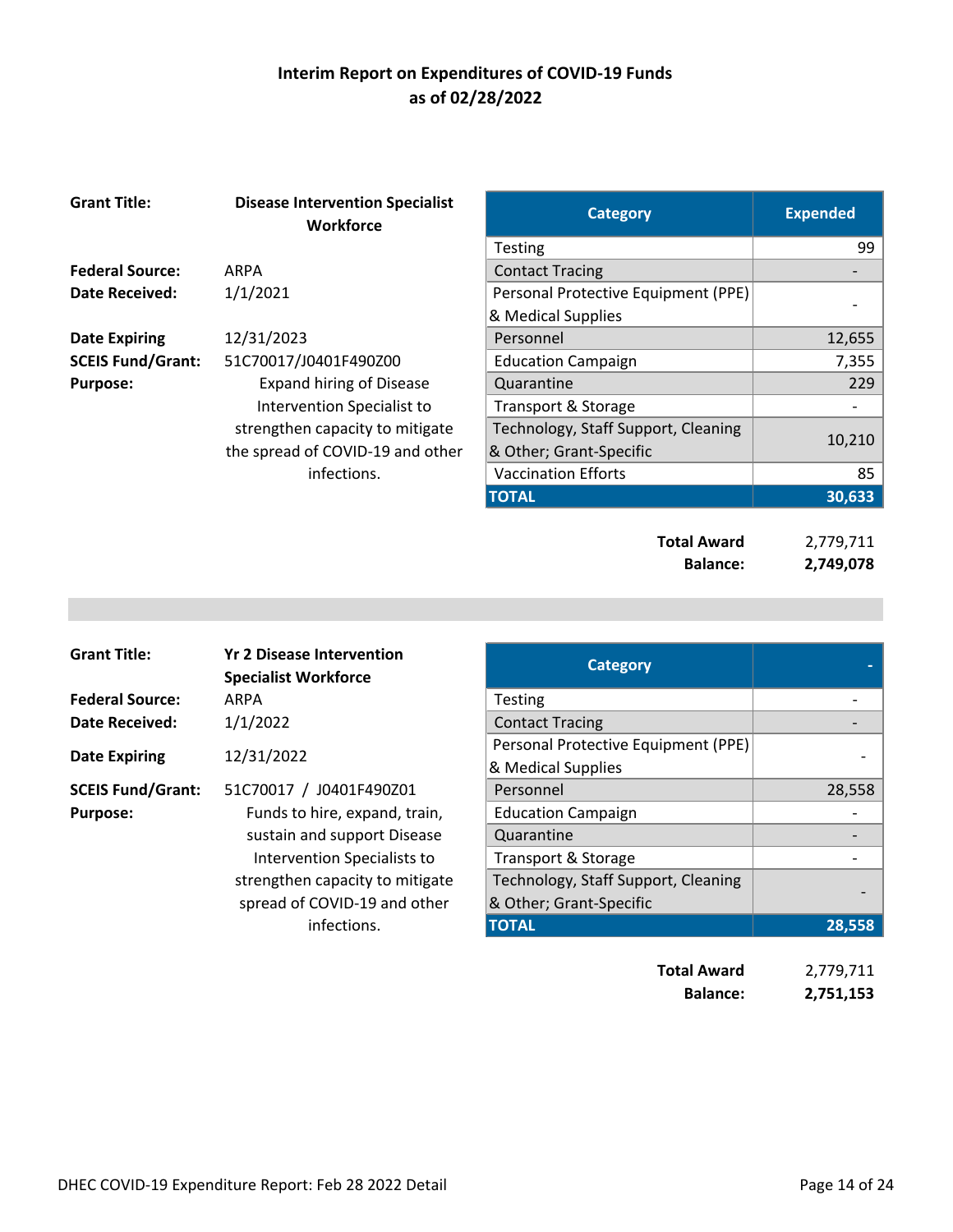| <b>Grant Title:</b>      | FFCRA 2020 WIC Supplemental-<br>Food | <b>Category</b>                     | <b>Expended</b> |
|--------------------------|--------------------------------------|-------------------------------------|-----------------|
|                          |                                      | <b>Testing</b>                      |                 |
| <b>Federal Source:</b>   | <b>Families First CRA</b>            | <b>Contact Tracing</b>              |                 |
| <b>Date Received:</b>    | 12/14/2020                           | Personal Protective Equipment (PPE) |                 |
|                          |                                      | & Medical Supplies                  |                 |
| <b>Date Expiring</b>     | 9/30/2021                            | Personnel                           |                 |
| <b>SCEIS Fund/Grant:</b> | 51C20004 / J0401K200000              | <b>Education Campaign</b>           |                 |
| <b>Purpose:</b>          | Funds to be used to support an       | Quarantine                          |                 |
|                          | increase in Women, Infants, and      | Transport & Storage                 |                 |
|                          | Children food supplement             | Technology, Staff Support, Cleaning |                 |
|                          | program services as a result of      | & Other; Grant-Specific             | 4,737,161       |
|                          | COVID-19.                            | <b>TOTAL</b>                        | 4,737,161       |
|                          |                                      |                                     |                 |
|                          |                                      | <b>Total Award</b>                  | 4,737,161       |
|                          |                                      | <b>Balance:</b>                     |                 |

| <b>Grant Title:</b>      | <b>WIC Admin Supplemental</b>       | <b>Category</b>                     | <b>Expended</b> |
|--------------------------|-------------------------------------|-------------------------------------|-----------------|
|                          |                                     | <b>Testing</b>                      |                 |
| <b>Federal Source:</b>   | <b>FFCR</b>                         | <b>Contact Tracing</b>              |                 |
| Date Received:           | 12/14/2020                          | Personal Protective Equipment (PPE) |                 |
|                          |                                     | & Medical Supplies                  |                 |
| <b>Date Expiring</b>     | 9/30/2021                           | Personnel                           |                 |
| <b>SCEIS Fund/Grant:</b> | 51C20004/J0401K25000                | <b>Education Campaign</b>           |                 |
| <b>Purpose:</b>          | Funds to be used to support an      | Quarantine                          |                 |
|                          | increase in services as a result of | <b>Transport &amp; Storage</b>      |                 |
|                          | COVID-19 Funds must be used         | Technology, Staff Support, Cleaning |                 |
|                          | prior to initial non-COVID funding. | & Other; Grant-Specific             | 2,284,041       |
|                          |                                     | <b>Vaccination Efforts</b>          |                 |
|                          |                                     | <b>TOTAL</b>                        | 2,284,041       |

**Total Award** 2,284,041 **Balance: 1999**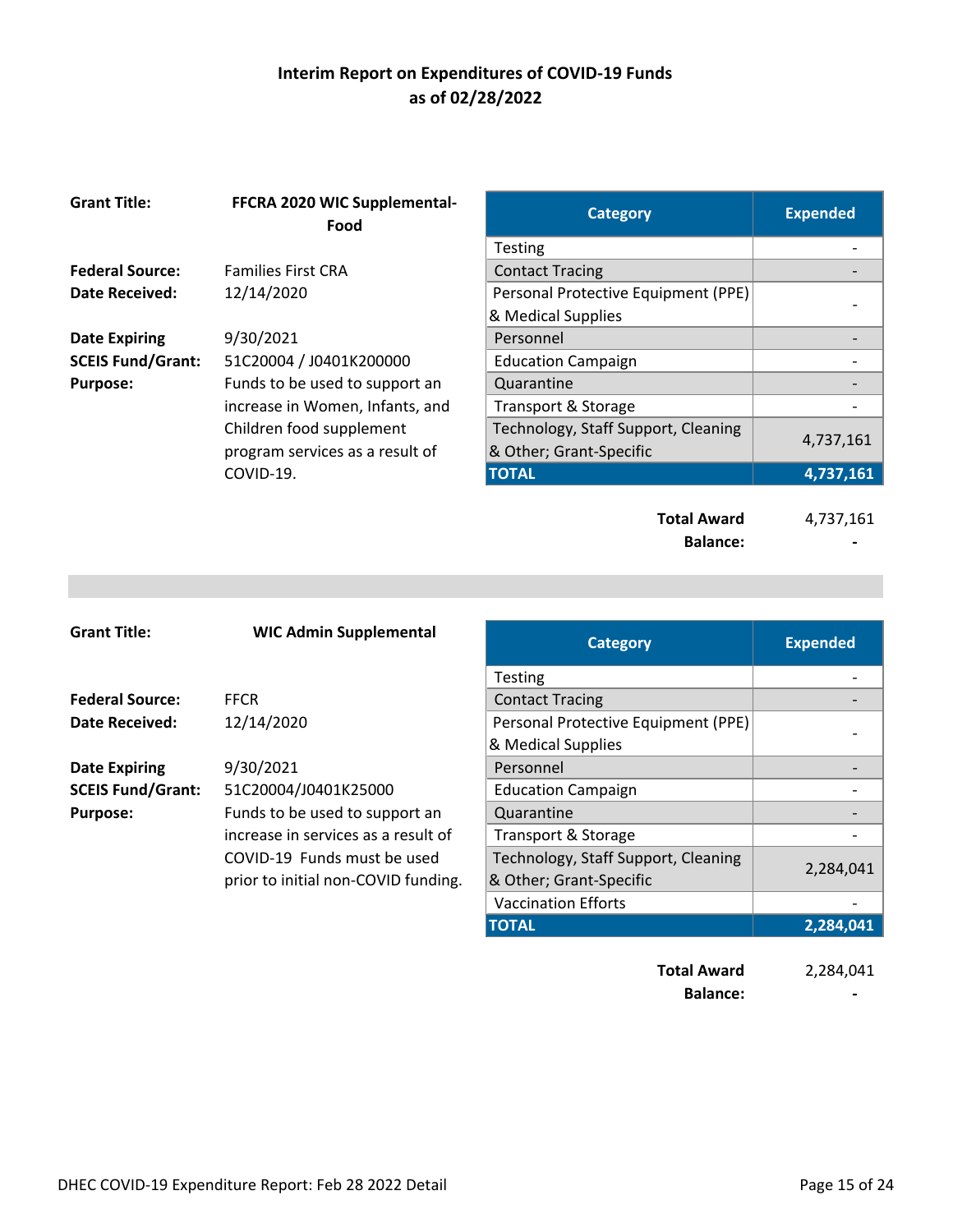| <b>Grant Title:</b>      | <b>WIC Cash Value Vouchers</b>  | <b>Category</b>                     | <b>Expended</b> |
|--------------------------|---------------------------------|-------------------------------------|-----------------|
|                          |                                 | <b>Testing</b>                      |                 |
| <b>Federal Source:</b>   | ARPA                            | <b>Contact Tracing</b>              |                 |
| <b>Date Received:</b>    | 4/28/2021                       | Personal Protective Equipment (PPE) |                 |
|                          |                                 | & Medical Supplies                  |                 |
| <b>Date Expiring</b>     | 9/30/2021                       | Personnel                           |                 |
| <b>SCEIS Fund/Grant:</b> | 51C70005/J0401K400000           | <b>Education Campaign</b>           |                 |
| <b>Purpose:</b>          | Temporarily increases allowable | Quarantine                          |                 |
|                          | cash value voucher/benefits for | <b>Transport &amp; Storage</b>      |                 |
|                          | fruit and vegetable purchases   | Technology, Staff Support, Cleaning |                 |
|                          |                                 | & Other; Grant-Specific             | 3,089,409       |
|                          |                                 | <b>Vaccination Efforts</b>          |                 |
|                          |                                 | <b>TOTAL</b>                        | 3,089,409       |
|                          |                                 |                                     |                 |
|                          |                                 | <b>Total Award</b>                  | 6,063,678       |
|                          |                                 | <b>Balance:</b>                     | 2,974,269       |

| <b>Grant Title:</b>      | <b>CPRSA Hospital Preparedness</b><br>Partners (HPP) COVID-19 | <b>Category</b>                                           | <b>Expended</b> |
|--------------------------|---------------------------------------------------------------|-----------------------------------------------------------|-----------------|
| <b>Federal Source:</b>   | <b>CPRSA</b>                                                  | <b>Testing</b>                                            |                 |
| Date Received:           | 3/29/2020                                                     | <b>Contact Tracing</b>                                    |                 |
| <b>Date Expiring</b>     | 6/30/2021*                                                    | Personal Protective Equipment (PPE)<br>& Medical Supplies | 32,785          |
| <b>SCEIS Fund/Grant:</b> | 51C30000 / J0401F170Y19                                       | Personnel                                                 |                 |
| <b>Purpose:</b>          | Supports healthcare coalitions                                | <b>Education Campaign</b>                                 |                 |
|                          | *Extension Pending                                            | Quarantine                                                |                 |
|                          |                                                               | <b>Transport &amp; Storage</b>                            |                 |
|                          |                                                               | Technology, Staff Support, Cleaning                       |                 |
|                          |                                                               | & Other; Grant-Specific                                   | 253,791         |
|                          |                                                               | <b>TOTAL</b>                                              | 286,576         |

| <b>Total Award</b> | 628,506 |
|--------------------|---------|
| <b>Balance:</b>    | 341,930 |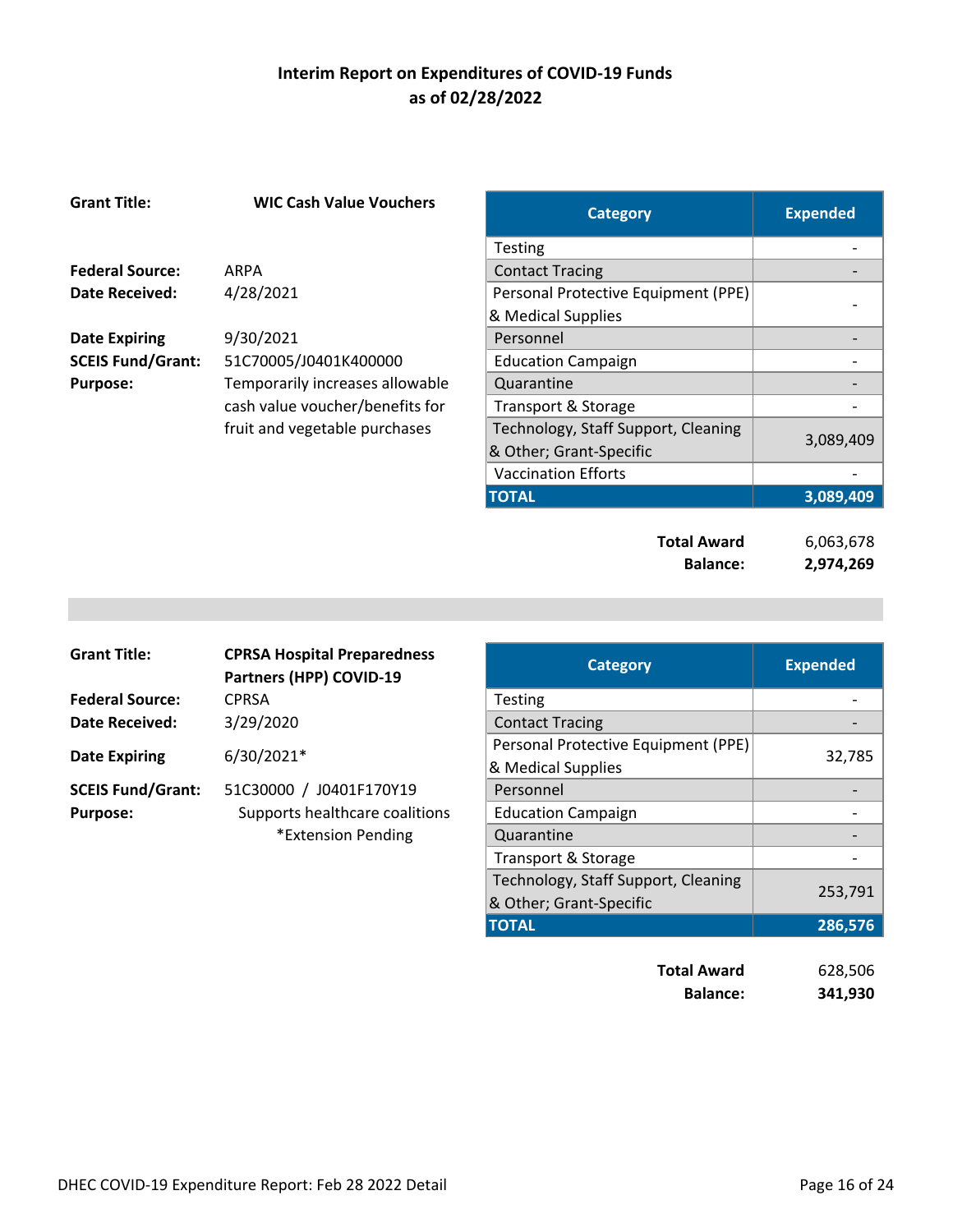| <b>Grant Title:</b>      | <b>CARES Hospital Preparedness</b><br>Partners (HPP) COVID-19 | <b>Category</b>                     | <b>Expended</b> |
|--------------------------|---------------------------------------------------------------|-------------------------------------|-----------------|
|                          | Supplement                                                    | <b>Testing</b>                      | 16,539          |
| <b>Federal Source:</b>   | <b>CARES</b>                                                  | <b>Contact Tracing</b>              |                 |
| Date Received:           | 5/22/2020                                                     | Personal Protective Equipment (PPE) |                 |
|                          |                                                               | & Medical Supplies                  | 169,161         |
| <b>Date Expiring:</b>    | 6/30/2021*                                                    | Personnel                           |                 |
| <b>SCEIS Fund/Grant:</b> | 51C10014 / J0401F170X19                                       | <b>Education Campaign</b>           |                 |
| <b>Purpose:</b>          | Funds used to support healthcare                              | Quarantine                          |                 |
|                          | coalitions with COVID19 response                              | Transport & Storage                 |                 |
|                          | activities. MUSC, the state's                                 | Technology, Staff Support, Cleaning |                 |
|                          | Special Pathogen Center, to                                   | & Other; Grant-Specific             | 532,483         |
|                          | receive \$175,455.                                            | <b>Vaccination Efforts</b>          | 8,810           |
|                          | *Extension Pending                                            | <b>TOTAL</b>                        | 726,993         |
|                          |                                                               |                                     |                 |
|                          |                                                               | <b>Total Award</b>                  | 1,687,823       |
|                          |                                                               | <b>Balance:</b>                     | 960,830         |

| <b>Grant Title:</b>      | Epi & Lab Capacity (ELC):<br><b>Infection Prevention &amp; Control</b> | <b>Category</b>                     | <b>Expended</b> |
|--------------------------|------------------------------------------------------------------------|-------------------------------------|-----------------|
|                          | <b>Training</b>                                                        | <b>Testing</b>                      |                 |
| <b>Federal Source:</b>   | <b>CPRSA</b>                                                           | <b>Contact Tracing</b>              |                 |
| <b>Date Received:</b>    | 5/28/2020                                                              | Personal Protective Equipment (PPE) |                 |
|                          |                                                                        | & Medical Supplies                  |                 |
| <b>Date Expiring</b>     | 5/27/2022                                                              | Personnel                           | 327,037         |
| <b>SCEIS Fund/Grant:</b> | 51C30000 / J0401U000Y19                                                | <b>Education Campaign</b>           | 7,575           |
| <b>Purpose:</b>          | Supports Project Firstline, CDC's                                      | Quarantine                          |                 |
|                          | national training collaborative for                                    | Transport & Storage                 |                 |
|                          | healthcare infection prevention                                        | Technology, Staff Support, Cleaning |                 |
|                          | and control                                                            | & Other; Grant-Specific             | 278             |
|                          |                                                                        | <b>TOTAL</b>                        | 334,890         |
|                          |                                                                        |                                     |                 |
|                          |                                                                        |                                     |                 |

**Total Award** 1,144,102 **Balance: 809,212**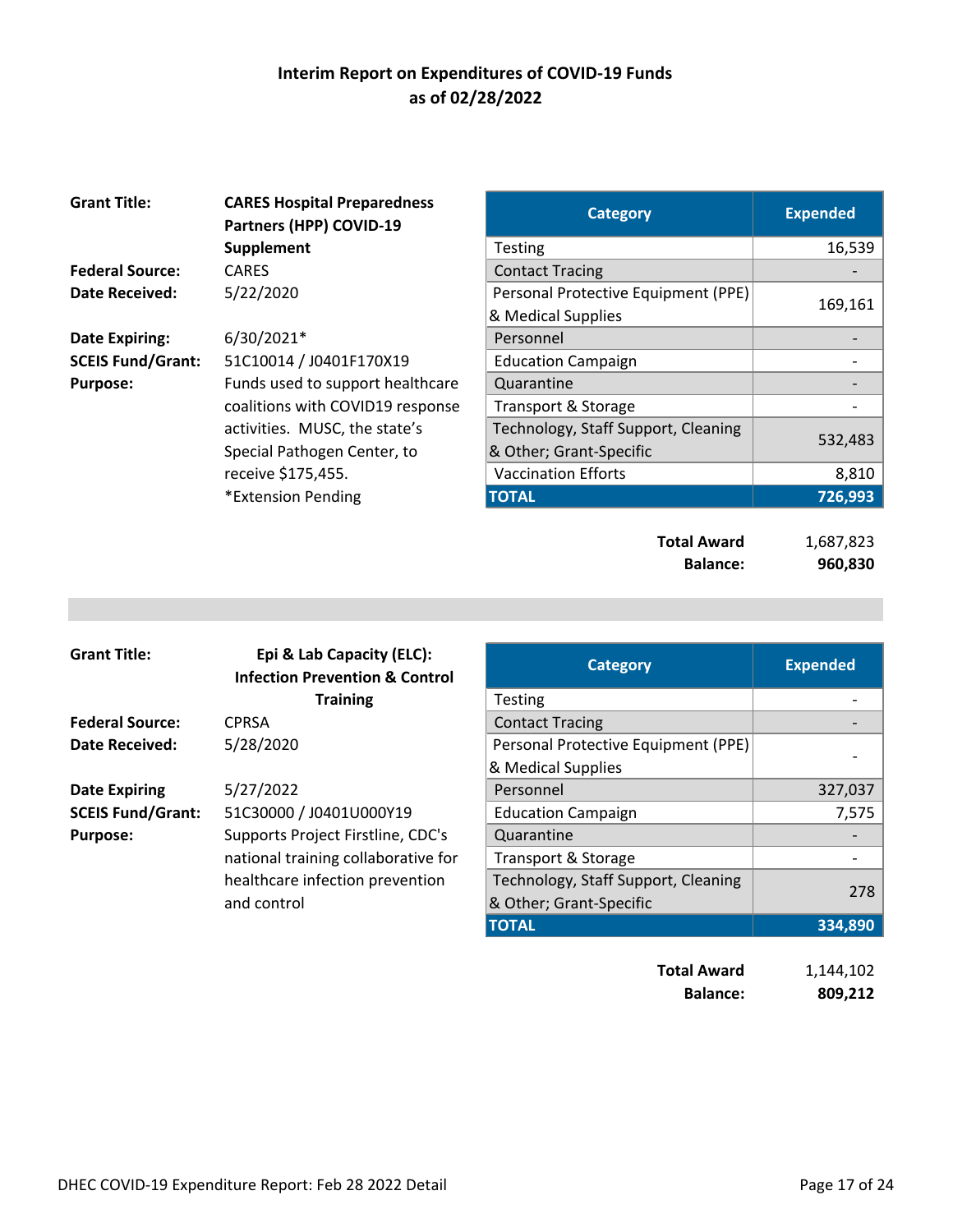| <b>Grant Title:</b>      | <b>ELC: HIS COVID</b>                                        | <b>Category</b>                     | <b>Expended</b>   |
|--------------------------|--------------------------------------------------------------|-------------------------------------|-------------------|
|                          |                                                              | Testing                             |                   |
| <b>Federal Source:</b>   | <b>CARES</b>                                                 | <b>Contact Tracing</b>              |                   |
| <b>Date Received:</b>    | 6/29/2021                                                    | Personal Protective Equipment (PPE) |                   |
|                          |                                                              | & Medical Supplies                  |                   |
| <b>Date Expiring</b>     | 7/31/2024                                                    | Personnel                           | 63,923            |
| <b>SCEIS Fund/Grant:</b> | 51C10016/J0401U100F00                                        | <b>Education Campaign</b>           |                   |
| <b>Purpose:</b>          | To build upon existing ELC                                   | Quarantine                          |                   |
|                          | infrastructure that emphasizes                               | <b>Transport &amp; Storage</b>      |                   |
|                          | the coordination and critical                                | Technology, Staff Support, Cleaning |                   |
|                          | integration of laboratory with                               | & Other; Grant-Specific             |                   |
|                          | epidemiology and health                                      | <b>Vaccination Efforts</b>          |                   |
|                          | information systems in order to                              | <b>TOTAL</b>                        | 63,923            |
|                          | maximize the public health impact                            |                                     |                   |
|                          | of available resources.                                      | <b>Total Award</b>                  | 109,580           |
|                          |                                                              | <b>Balance:</b>                     | 45,657            |
|                          |                                                              |                                     |                   |
|                          |                                                              |                                     |                   |
|                          |                                                              |                                     |                   |
| <b>Grant Title:</b>      | <b>ELC: Infants W/Congenital</b>                             | <b>Category</b>                     | <b>Expended</b>   |
|                          | <b>Exposure</b>                                              |                                     |                   |
|                          |                                                              | Testing                             |                   |
| <b>Federal Source:</b>   | <b>CARES</b>                                                 | <b>Contact Tracing</b>              |                   |
| <b>Date Received:</b>    | 6/29/2021                                                    | Personal Protective Equipment (PPE) |                   |
|                          |                                                              | & Medical Supplies                  |                   |
| <b>Date Expiring</b>     | 7/31/2024                                                    | Personnel                           |                   |
| <b>SCEIS Fund/Grant:</b> | 51C10016/J0401U100J00                                        | <b>Education Campaign</b>           | $\qquad \qquad -$ |
| <b>Purpose:</b>          | To build upon existing ELC                                   | Quarantine                          |                   |
|                          | infrastructure that emphasizes                               | <b>Transport &amp; Storage</b>      |                   |
|                          | the coordination and critical                                | Technology, Staff Support, Cleaning | 93                |
|                          | integration of laboratory with                               | & Other; Grant-Specific             |                   |
|                          | epidemiology and health                                      | <b>Vaccination Efforts</b>          |                   |
|                          | information systems in order to                              | <b>TOTAL</b>                        | 93                |
|                          | maximize the public health impact<br>of available resources. | <b>Total Award</b>                  | 184,586           |

**Grant Title:**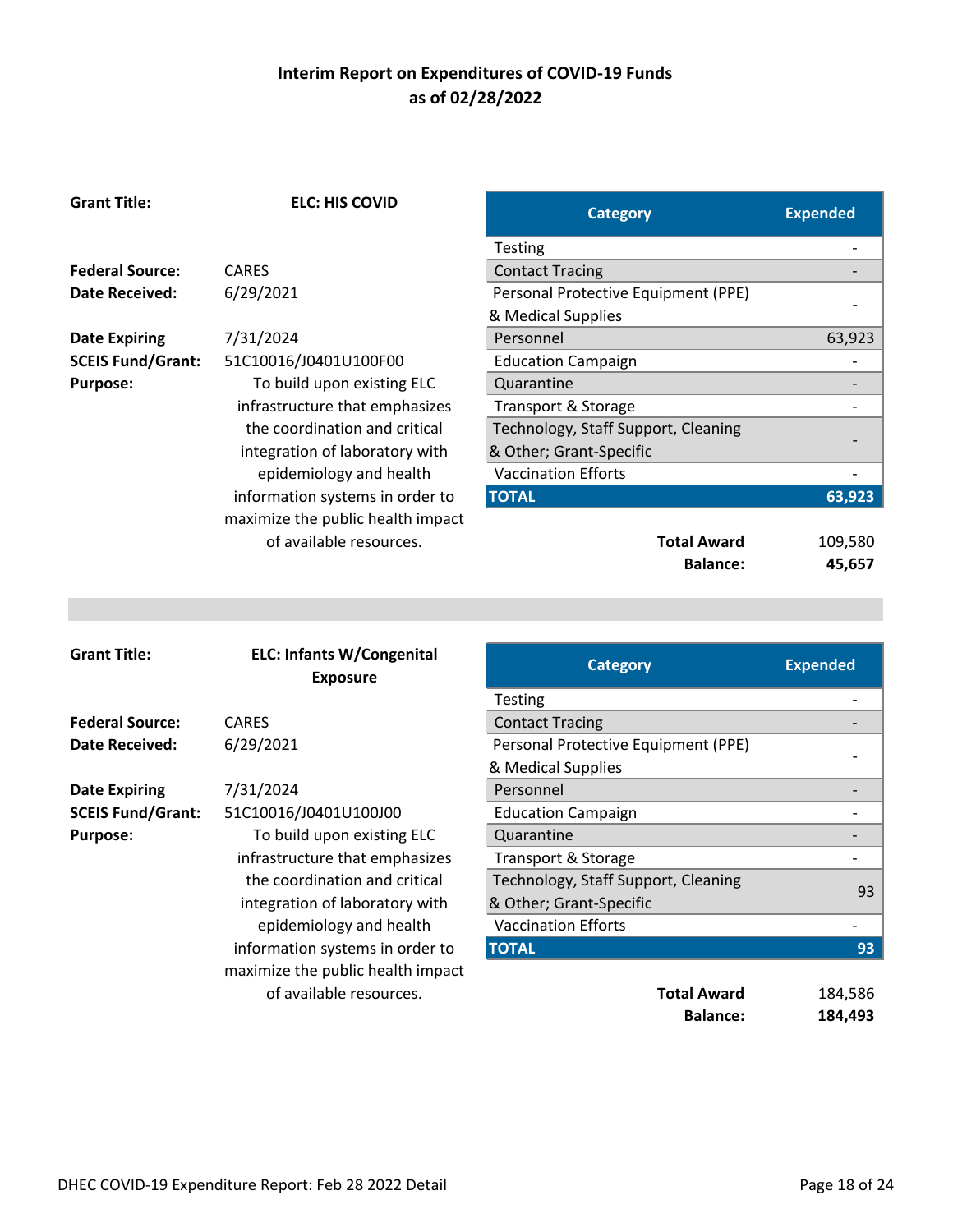| <b>Grant Title:</b>      | <b>ELC: NIOSH</b>                 | <b>Category</b>                     | <b>Expended</b> |
|--------------------------|-----------------------------------|-------------------------------------|-----------------|
|                          |                                   | <b>Testing</b>                      | 5,812           |
| <b>Federal Source:</b>   | <b>CARES</b>                      | <b>Contact Tracing</b>              |                 |
| Date Received:           | 8/1/2021                          | Personal Protective Equipment (PPE) |                 |
|                          |                                   | & Medical Supplies                  |                 |
| <b>Date Expiring</b>     | 7/31/2023                         | Personnel                           | 16,335          |
| <b>SCEIS Fund/Grant:</b> | 51C10016/J0401U100H00             | <b>Education Campaign</b>           |                 |
| <b>Purpose:</b>          | To build upon existing ELC        | Quarantine                          |                 |
|                          | infrastructure that emphasizes    | Transport & Storage                 |                 |
|                          | the coordination and critical     | Technology, Staff Support, Cleaning |                 |
|                          | integration of laboratory with    | & Other; Grant-Specific             | 81              |
|                          | epidemiology and health           | <b>Vaccination Efforts</b>          |                 |
|                          | information systems in order to   | <b>TOTAL</b>                        | 22,228          |
|                          | maximize the public health impact |                                     |                 |
|                          | of available resources.           | <b>Total Award</b>                  | 46,490          |
|                          |                                   | <b>Balance:</b>                     | 24,262          |
|                          |                                   |                                     |                 |
|                          |                                   |                                     |                 |
|                          |                                   |                                     |                 |
| <b>Grant Title:</b>      | <b>Wastewater Surveillance</b>    | <b>Category</b>                     | <b>Expended</b> |
|                          |                                   |                                     |                 |

| <b>Grant Title:</b>      | <b>Wastewater Surveillance</b>                        | <b>Category</b>                                                | <b>Expended</b> |
|--------------------------|-------------------------------------------------------|----------------------------------------------------------------|-----------------|
|                          |                                                       | <b>Testing</b>                                                 | 19,615          |
| <b>Federal Source:</b>   | <b>CARES</b>                                          | <b>Contact Tracing</b>                                         |                 |
| <b>Date Received:</b>    | 8/1/2020                                              | Personal Protective Equipment (PPE)<br>& Medical Supplies      |                 |
| <b>Date Expiring</b>     | 8/31/2022                                             | Personnel                                                      |                 |
| <b>SCEIS Fund/Grant:</b> | 51C10016/J0401U000Y01                                 | <b>Education Campaign</b>                                      |                 |
| <b>Purpose:</b>          | Investigate the relationship                          | Quarantine                                                     |                 |
|                          | between SARS-nCoV-2 detection                         | <b>Transport &amp; Storage</b>                                 |                 |
|                          | in sewage systems and new<br>clusters of human cases. | Technology, Staff Support, Cleaning<br>& Other; Grant-Specific | 18,508          |
|                          |                                                       | <b>Vaccination Efforts</b>                                     |                 |
|                          |                                                       | <b>TOTAL</b>                                                   | 38,123          |
|                          |                                                       | <b>Total Award</b>                                             | 300,000         |

**Balance: 261,877**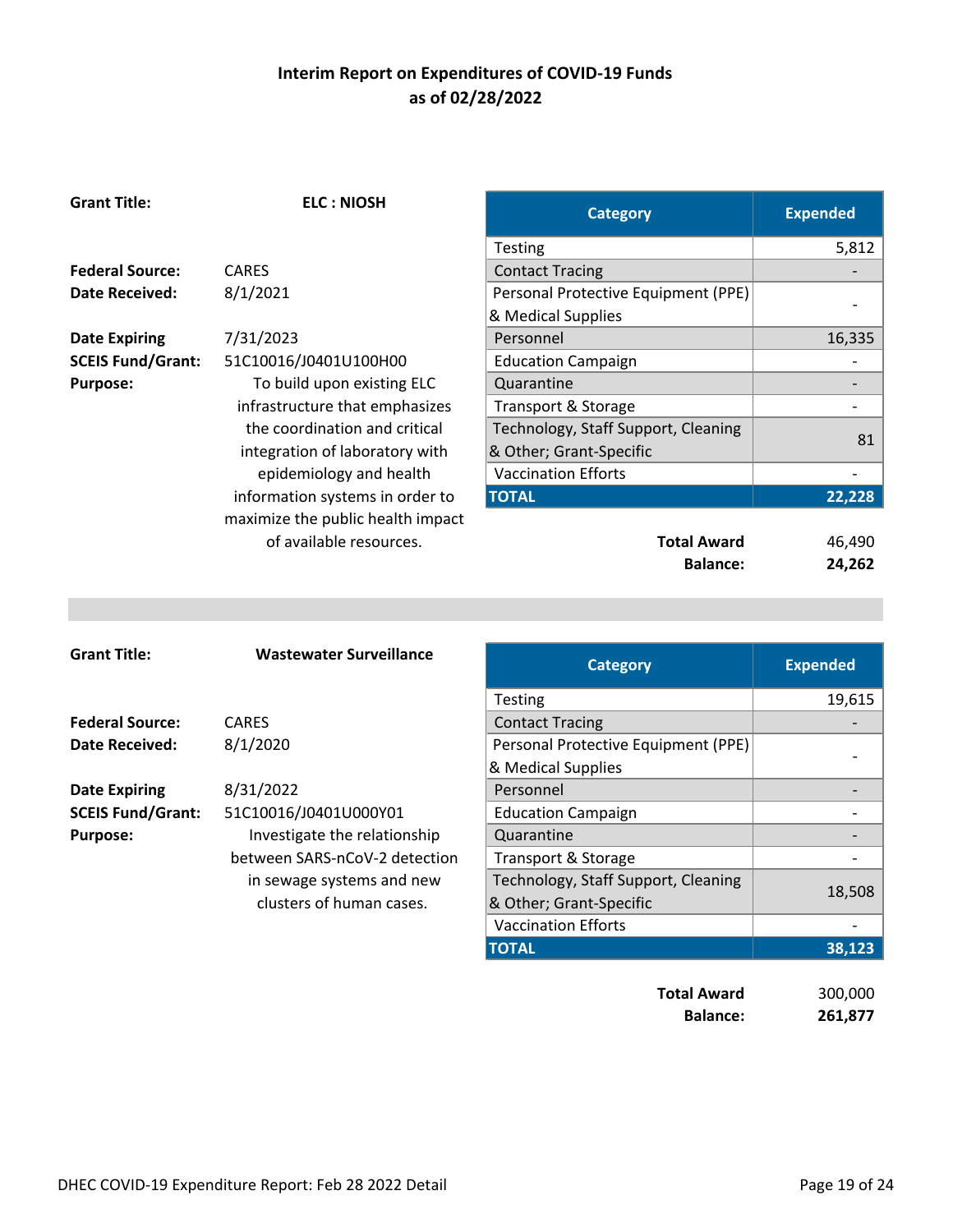**Travelers Health Category <b>Category**  Expenditure **Category**  Expenditure **Category** 

|                          |                                                                      | Calegui y                                             | cxpenueu                 |
|--------------------------|----------------------------------------------------------------------|-------------------------------------------------------|--------------------------|
|                          |                                                                      | Testing                                               |                          |
| <b>Federal Source:</b>   | <b>PPPHCE</b>                                                        | <b>Contact Tracing</b>                                |                          |
| <b>Date Received:</b>    | 8/1/2020                                                             | Personal Protective Equipment (PPE)                   |                          |
|                          |                                                                      | & Medical Supplies                                    |                          |
| <b>Date Expiring</b>     | 12/15/2021                                                           | Personnel                                             | 33,175                   |
| <b>SCEIS Fund/Grant:</b> | 51C40000/J0401U000V01                                                | <b>Education Campaign</b>                             |                          |
| <b>Purpose:</b>          | Enhance practices related to the                                     | Quarantine                                            |                          |
|                          | management of traveler-related                                       | Transport & Storage                                   |                          |
|                          | data, ensure best practices                                          | Technology, Staff Support, Cleaning                   | 83,200                   |
|                          | around public health activities at                                   | & Other; Grant-Specific                               |                          |
|                          | travel hubs and among travel                                         | <b>Vaccination Efforts</b>                            |                          |
|                          | industry stakeholders, and                                           | <b>TOTAL</b>                                          | 116,375                  |
|                          | improve communication with                                           |                                                       |                          |
|                          | international travelers                                              | <b>Total Award</b>                                    | 200,000                  |
|                          |                                                                      | <b>Balance:</b>                                       | 83,625                   |
|                          |                                                                      |                                                       |                          |
|                          |                                                                      |                                                       |                          |
|                          |                                                                      |                                                       |                          |
|                          |                                                                      |                                                       |                          |
| <b>Grant Title:</b>      | <b>ELC: Data Modernization</b>                                       | <b>Category</b>                                       | <b>Expended</b>          |
|                          |                                                                      |                                                       |                          |
|                          |                                                                      | Testing                                               |                          |
| <b>Federal Source:</b>   | <b>CARES</b>                                                         | <b>Contact Tracing</b>                                |                          |
| <b>Date Received:</b>    | 8/1/2021                                                             | Personal Protective Equipment (PPE)                   |                          |
|                          |                                                                      | & Medical Supplies                                    |                          |
| <b>Date Expiring</b>     | 7/31/2023                                                            | Personnel                                             | 89,077                   |
| <b>SCEIS Fund/Grant:</b> | 51C10016/J0401U100K00                                                | <b>Education Campaign</b>                             |                          |
| <b>Purpose:</b>          | To build upon existing ELC                                           | Quarantine                                            | $\overline{\phantom{0}}$ |
|                          | infrastructure that emphasizes                                       | Transport & Storage                                   |                          |
|                          | the coordination and critical                                        | Technology, Staff Support, Cleaning                   |                          |
|                          | integration of laboratory with                                       | & Other; Grant-Specific<br><b>Vaccination Efforts</b> |                          |
|                          | epidemiology and health                                              |                                                       |                          |
|                          | information systems in order to<br>maximize the public health impact | <b>TOTAL</b>                                          | 89,077                   |
|                          | of available resources.                                              | <b>Total Award</b>                                    | 3,118,254                |

**Grant Title:**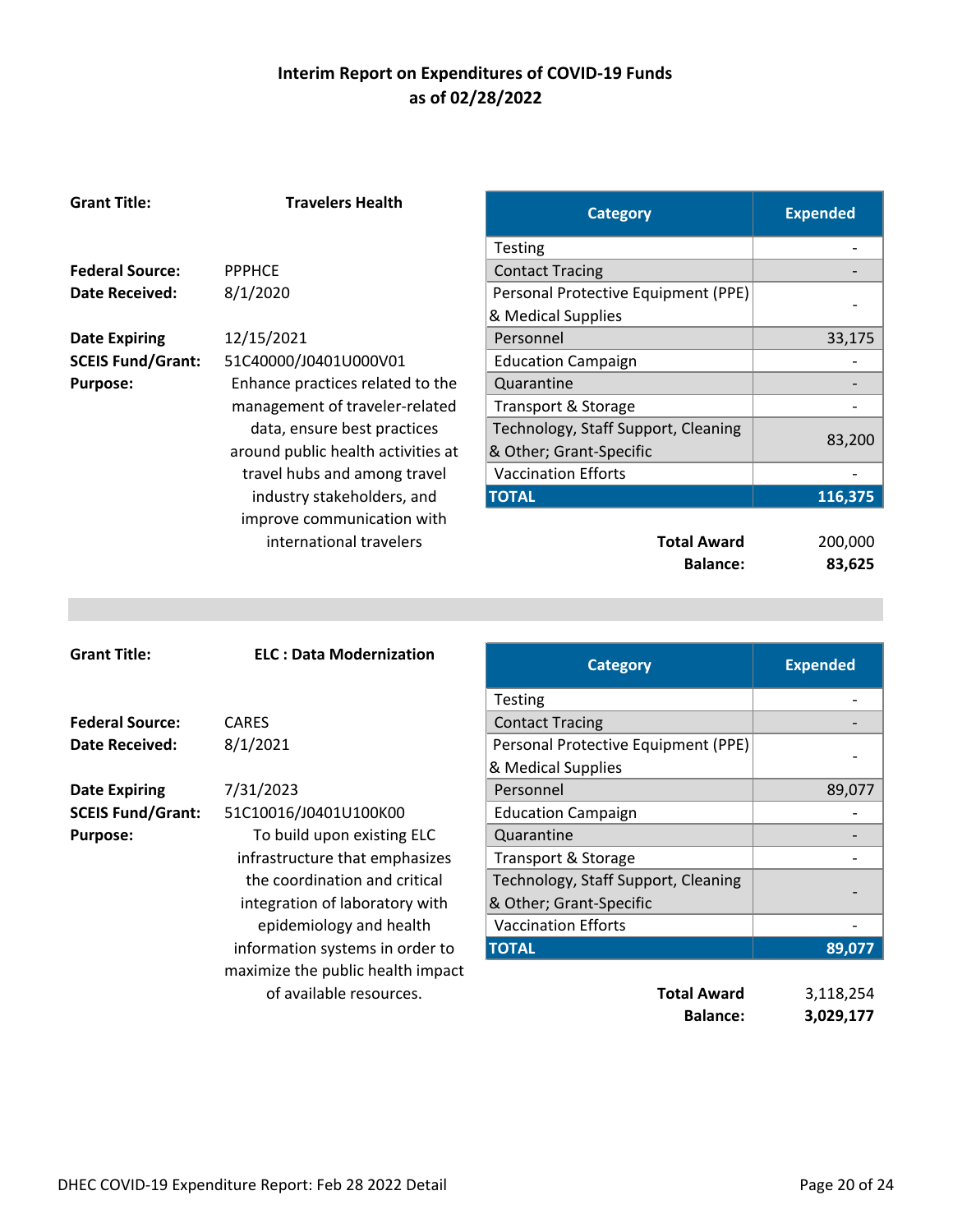| <b>Grant Title:</b>      | <b>AMD Sequencing &amp; Analytics</b> | <b>Category</b>                     | <b>Expended</b> |
|--------------------------|---------------------------------------|-------------------------------------|-----------------|
|                          |                                       | Testing                             | 65,403          |
| <b>Federal Source:</b>   | ARPA                                  | <b>Contact Tracing</b>              |                 |
| <b>Date Received:</b>    | 9/9/2021                              | Personal Protective Equipment (PPE) |                 |
|                          |                                       | & Medical Supplies                  |                 |
| <b>Date Expiring</b>     | 7/31/2024                             | Personnel                           |                 |
| <b>SCEIS Fund/Grant:</b> | 51C70002/J0401U100A00                 | <b>Education Campaign</b>           |                 |
| <b>Purpose:</b>          | Support sequencing and analytic       | Quarantine                          |                 |
|                          | capacity building in microbial        | Transport & Storage                 |                 |
|                          | genomics and bioinformatics as        | Technology, Staff Support, Cleaning | 250             |
|                          | well as to further the                | & Other; Grant-Specific             |                 |
|                          | development of AMD capacity in        | <b>Vaccination Efforts</b>          |                 |
|                          | health departments.                   | <b>TOTAL</b>                        | 65,653          |
|                          |                                       |                                     |                 |
|                          |                                       | <b>Total Award</b>                  | 3,728,600       |
|                          |                                       | <b>Balance:</b>                     | 3,662,947       |

| <b>Grant Title:</b>      | <b>ELC Advanced Molecular</b><br><b>Detection</b> | <b>Category</b>                     | <b>Expended</b> |
|--------------------------|---------------------------------------------------|-------------------------------------|-----------------|
|                          |                                                   | <b>Testing</b>                      | 227,299         |
| <b>Federal Source:</b>   | <b>PPPHCE</b>                                     | <b>Contact Tracing</b>              |                 |
| Date Received:           | 8/1/2020                                          | Personal Protective Equipment (PPE) |                 |
|                          |                                                   | & Medical Supplies                  |                 |
| <b>Date Expiring</b>     | 12/15/2021                                        | Personnel                           |                 |
| <b>SCEIS Fund/Grant:</b> | 51C40000/J0401U000T01                             | <b>Education Campaign</b>           |                 |
| <b>Purpose:</b>          | To support COVID-19 Advanced                      | Quarantine                          |                 |
|                          | <b>Molecular Detection Technologies</b>           | Transport & Storage                 |                 |
|                          |                                                   | Technology, Staff Support, Cleaning |                 |
|                          |                                                   | & Other; Grant-Specific             | 1,000           |
|                          |                                                   | <b>Vaccination Efforts</b>          |                 |
|                          |                                                   | <b>TOTAL</b>                        | 228,299         |

| <b>Total Award</b> | 235,000 |
|--------------------|---------|
| <b>Balance:</b>    | 6,701   |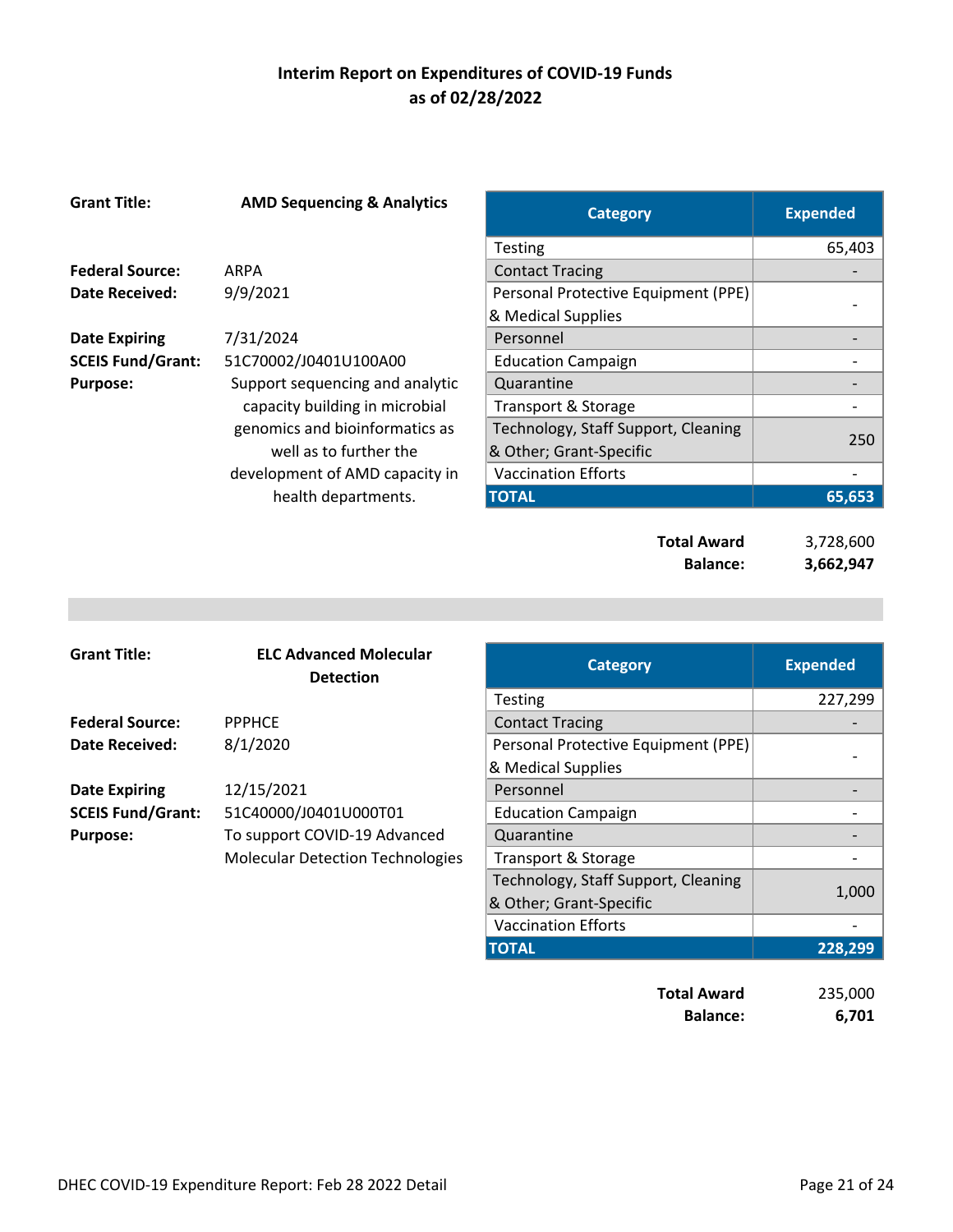| <b>Grant Title:</b>      | <b>PHL Preparedness</b>          | <b>Category</b>                       | <b>Expended</b>    |
|--------------------------|----------------------------------|---------------------------------------|--------------------|
|                          |                                  | <b>Testing</b>                        | 297,399            |
| <b>Federal Source:</b>   | <b>PPPHCE</b>                    | <b>Contact Tracing</b>                |                    |
| Date Received:           | 8/1/2020                         | Personal Protective Equipment (PPE)   |                    |
|                          |                                  | & Medical Supplies                    |                    |
| <b>Date Expiring</b>     | 12/15/2021                       | Personnel                             |                    |
| <b>SCEIS Fund/Grant:</b> | 51C40000/J0401U000U01            | <b>Education Campaign</b>             |                    |
| <b>Purpose:</b>          | Strengthen's state public health | Quarantine                            |                    |
|                          | lab preparedness and response    | Transport & Storage                   | 30                 |
|                          | capabilities                     | Technology, Staff Support, Cleaning   | 57,589             |
|                          |                                  | & Other; Grant-Specific               |                    |
|                          |                                  | <b>Vaccination Efforts</b>            |                    |
|                          |                                  | <b>TOTAL</b>                          | 355,018            |
|                          |                                  | <b>Total Award</b><br><b>Balance:</b> | 515,000<br>159,982 |

| <b>Grant Title:</b>      | <b>Rape Prevention and Education</b> | <b>Category</b>                     | <b>Expended</b> |
|--------------------------|--------------------------------------|-------------------------------------|-----------------|
|                          |                                      | Testing                             |                 |
| <b>Federal Source:</b>   | <b>CPRSA</b>                         | <b>Contact Tracing</b>              |                 |
| <b>Date Received:</b>    | 6/19/2020                            | Personal Protective Equipment (PPE) |                 |
|                          |                                      | & Medical Supplies                  |                 |
| <b>Date Expiring</b>     | 1/31/2022                            | Personnel                           |                 |
| <b>SCEIS Fund/Grant:</b> | 51C30000/J0401F720V19                | <b>Education Campaign</b>           |                 |
| <b>Purpose:</b>          | Provide sexual violence              | Quarantine                          |                 |
|                          | prevention virtual resources to      | Transport & Storage                 |                 |
|                          | rape crisis centers, schools and     | Technology, Staff Support, Cleaning |                 |
|                          | agencies across the state.           | & Other; Grant-Specific             | 39,813          |
|                          | <b>Extension requested</b>           | <b>Vaccination Efforts</b>          |                 |
|                          |                                      | <b>TOTAL</b>                        | 39,813          |
|                          |                                      | <b>Total Award</b>                  | 53,158          |

**Balance: 13,345**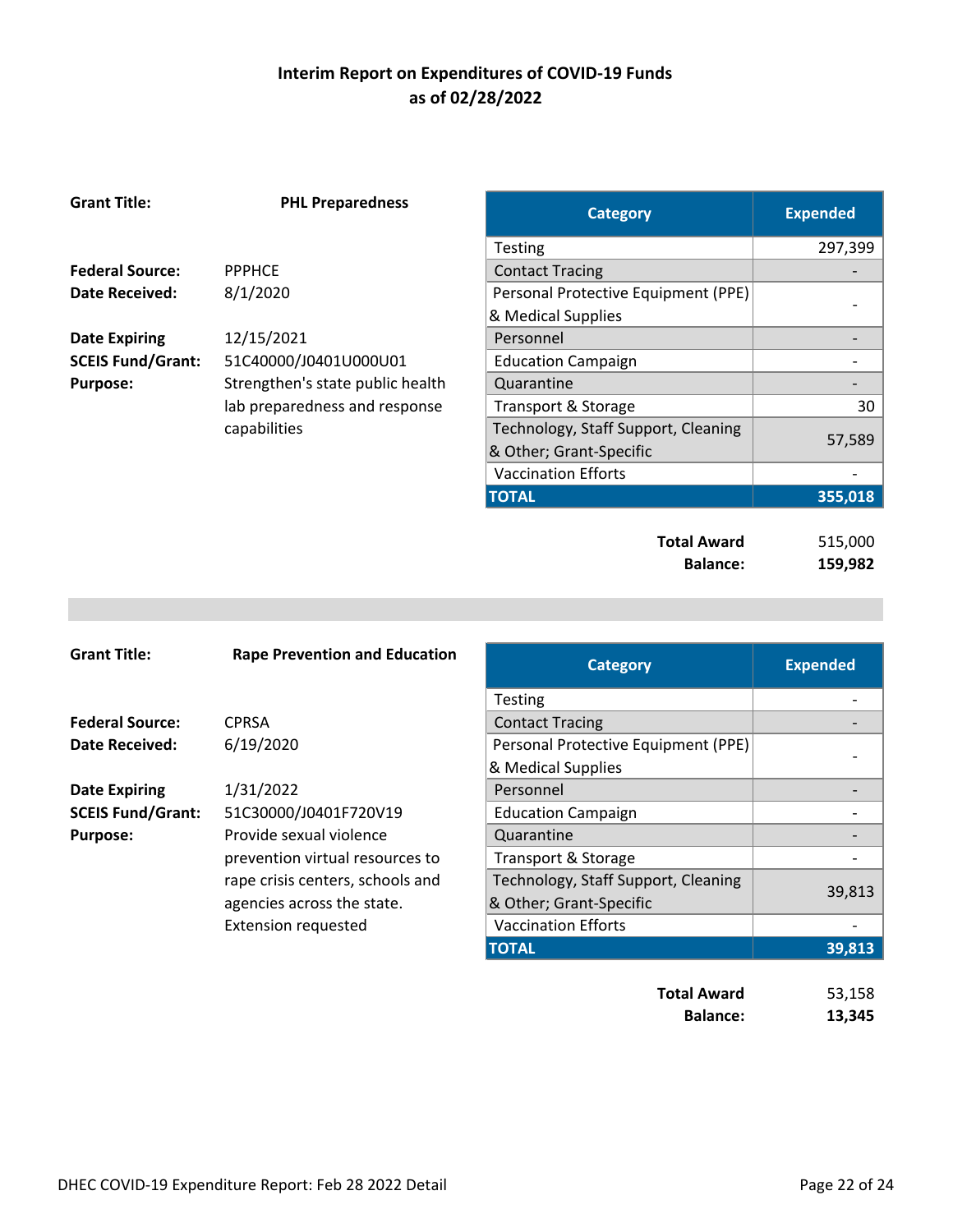| <b>Grant Title:</b>      | <b>Ryan White HIV/AIDS Program</b><br>Part B COVID-19 Response | <b>Category</b>                     | <b>Expended</b> |
|--------------------------|----------------------------------------------------------------|-------------------------------------|-----------------|
| <b>Federal Source:</b>   | <b>CARES</b>                                                   | Testing                             |                 |
| Date Received:           | 4/1/2020                                                       | <b>Contact Tracing</b>              |                 |
|                          | 3/31/2022                                                      | Personal Protective Equipment (PPE) |                 |
| <b>Date Expiring</b>     |                                                                | & Medical Supplies                  |                 |
| <b>SCEIS Fund/Grant:</b> | 51C10007 / J0401F520V19                                        | Personnel                           |                 |
| <b>Purpose:</b>          | To prevent, prepare for, and                                   | <b>Education Campaign</b>           |                 |
|                          | respond to COVID-19, as needs                                  | Quarantine                          |                 |
|                          | evolve for clients of Ryan White                               | Transport & Storage                 |                 |
|                          | HIV/AIDS program recipients.                                   | Technology, Staff Support, Cleaning |                 |
|                          |                                                                | 0 Othor: Cront Cnooific             | 833,7           |

| <b>Ryan White HIV/AIDS Program</b><br>Part B COVID-19 Response | <b>Category</b>                     | <b>Expended</b> |
|----------------------------------------------------------------|-------------------------------------|-----------------|
| CARES                                                          | <b>Testing</b>                      |                 |
| 4/1/2020                                                       | <b>Contact Tracing</b>              |                 |
| 3/31/2022                                                      | Personal Protective Equipment (PPE) |                 |
|                                                                | & Medical Supplies                  |                 |
| 51C10007 / J0401F520V19                                        | Personnel                           |                 |
| To prevent, prepare for, and                                   | <b>Education Campaign</b>           |                 |
| respond to COVID-19, as needs                                  | Quarantine                          |                 |
| evolve for clients of Ryan White                               | Transport & Storage                 |                 |
| HIV/AIDS program recipients.                                   | Technology, Staff Support, Cleaning | 833,749         |
|                                                                | & Other; Grant-Specific             |                 |
|                                                                | <b>TOTAL</b>                        | 833,749         |
|                                                                |                                     |                 |

| <b>Total Award</b> | 1,074,938 |
|--------------------|-----------|
| <b>Balance:</b>    | 241,189   |

| <b>Grant Title:</b>      | <b>Housing Opportunities for</b><br>Persons with AIDS (HOPWA) | <b>Category</b>                     |
|--------------------------|---------------------------------------------------------------|-------------------------------------|
|                          |                                                               | <b>Testing</b>                      |
| <b>Federal Source:</b>   | <b>CARES</b>                                                  | <b>Contact Tracing</b>              |
| Date Received:           | 3/27/2020                                                     | Personal Protective Equipment (PPE) |
|                          |                                                               | & Medical Supplies                  |
| <b>Date Expiring</b>     | 6/7/2023                                                      | Personnel                           |
| <b>SCEIS Fund/Grant:</b> | 51C10008 / J0401F020V19                                       | <b>Education Campaign</b>           |
| <b>Purpose:</b>          | Supports housing opportunities                                | Quarantine                          |
|                          | for people diagnosed with AIDS                                | Transport & Storage                 |
|                          |                                                               | Technology, Staff Support, Cleaning |
|                          |                                                               |                                     |

| <b>Grant Title:</b>      | <b>Housing Opportunities for</b><br>Persons with AIDS (HOPWA) | <b>Category</b>                     | <b>Expended</b> |
|--------------------------|---------------------------------------------------------------|-------------------------------------|-----------------|
|                          |                                                               | <b>Testing</b>                      | 47              |
| <b>Federal Source:</b>   | <b>CARES</b>                                                  | <b>Contact Tracing</b>              |                 |
| <b>Date Received:</b>    | 3/27/2020                                                     | Personal Protective Equipment (PPE) | 64              |
|                          |                                                               | & Medical Supplies                  |                 |
| <b>Date Expiring</b>     | 6/7/2023                                                      | Personnel                           |                 |
| <b>SCEIS Fund/Grant:</b> | 51C10008 / J0401F020V19                                       | <b>Education Campaign</b>           | 1,229           |
| <b>Purpose:</b>          | Supports housing opportunities                                | Quarantine                          |                 |
|                          | for people diagnosed with AIDS                                | Transport & Storage                 |                 |
|                          |                                                               | Technology, Staff Support, Cleaning |                 |
|                          |                                                               | & Other; Grant-Specific             | 134,308         |
|                          |                                                               | <b>TOTAL</b>                        | 135,648         |
|                          |                                                               |                                     |                 |
|                          |                                                               | <b>Total Award</b>                  | 337,889         |
|                          |                                                               | <b>Balance:</b>                     | 202,241         |